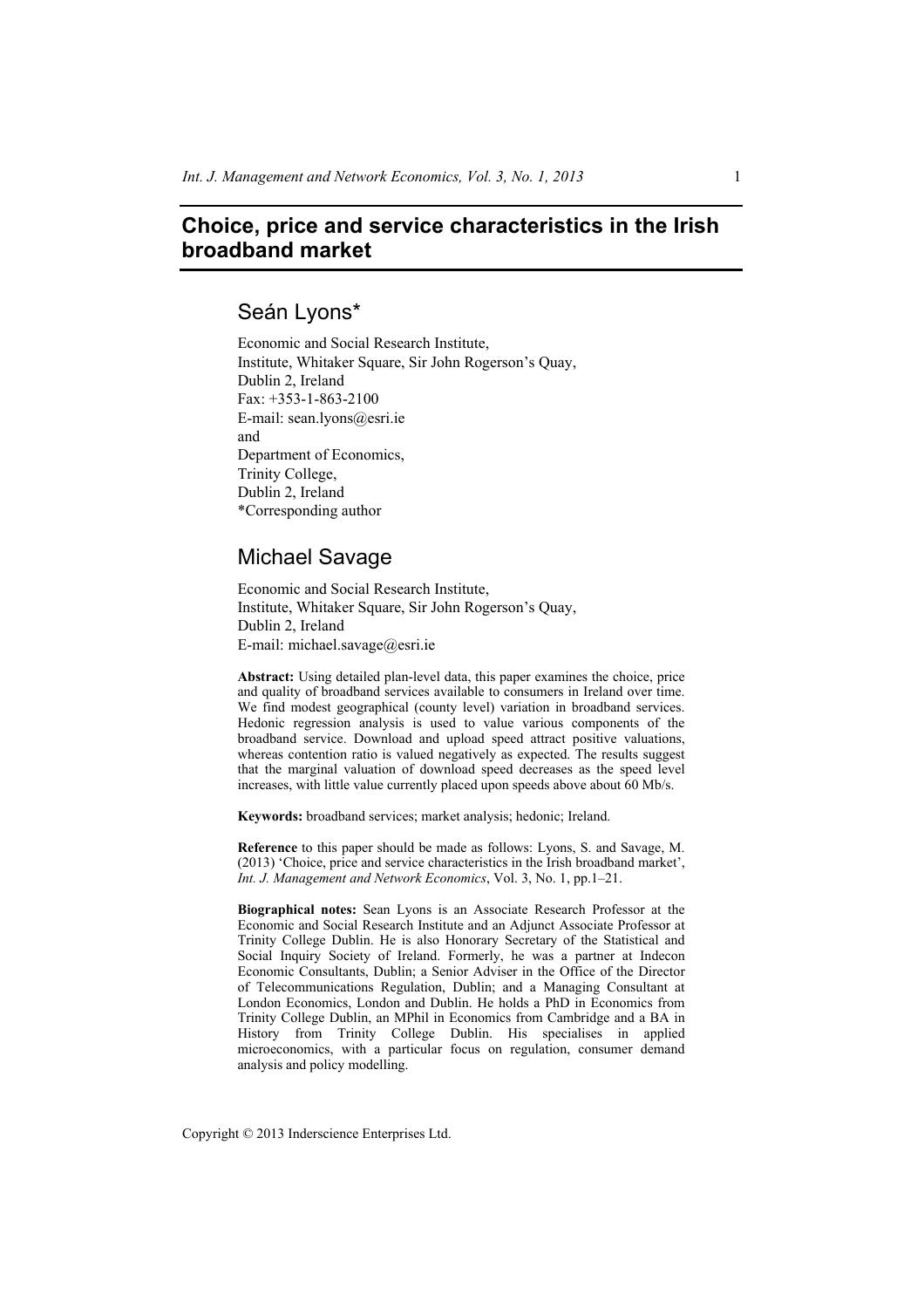Michael Savage joined the ESRI as a Research Assistant in September 2011. He is a PhD candidate in University College Dublin (UCD), where he also completed his MA in Economics. He previously worked as a tutor in UCD and worked in Ulster Bank before returning to university. Before this, he graduated with a BA in Economics, Politics and Law and MA in Development from DCU. His research interests include issues in public finance and public policy. Along with his work in communications economics in the ESRI, Michael works on tax and welfare issues using SWITCH, the ESRI's microsimulation model of the tax and benefit system.

### **1 Introduction**

The communications market in Ireland has developed significantly since the introduction of broadband services. The modern communications consumer expects a wide choice of service provider and technology, a high quality of services and also value for money (ComReg, 2010). In this paper, we examine how the structure of the broadband market in Ireland has developed with the increase in choice and competition in the marketplace. Using data from the ComReg tariff comparison website, Callcosts.ie, we try to address a number of questions:

- Are rural counties disadvantaged in the broadband service they receive or the price they pay for it?
- How has the national market for broadband in Ireland developed since 2006?
- How much are people currently willing to pay for a faster and better quality broadband service in Ireland?

The benefits of investing in high speed broadband are uncertain. Although the Irish Government has been encouraged to actively pursue a rollout of high speed broadband (Forfás, 2010; DCENR, 2012), other researchers have raised questions about how big an economic contribution is to be expected from high speed services (Kenny and Kenny, 2011; Howell and Grimes, 2010). There is little empirical research on the value that the market places on incremental download speed or other aspects of service quality for existing services, and obviously projecting likely future values of such parameters is even more difficult. In this paper, we use hedonic regressions to estimate the implied marginal value of broadband download speed, as well as several other components of the broadband service. We examine whether the market valuation of an increment to download speed varies as the speed level rises and whether it seems to be rising or falling over time. Although estimates based on historical information cannot give a strong indication of how valuations will develop over the medium term in a market with fast technical progress, they may be helpful with regard to near term demand.

The remainder of the paper is organised as follows. In Section 2, we examine the related literature. Section 3 discusses the data and outlines the hedonic regression approach. Section 4 reports the results found from the hedonic regression analysis and provides some explanations for the patterns observed. Finally, Section 5 concludes.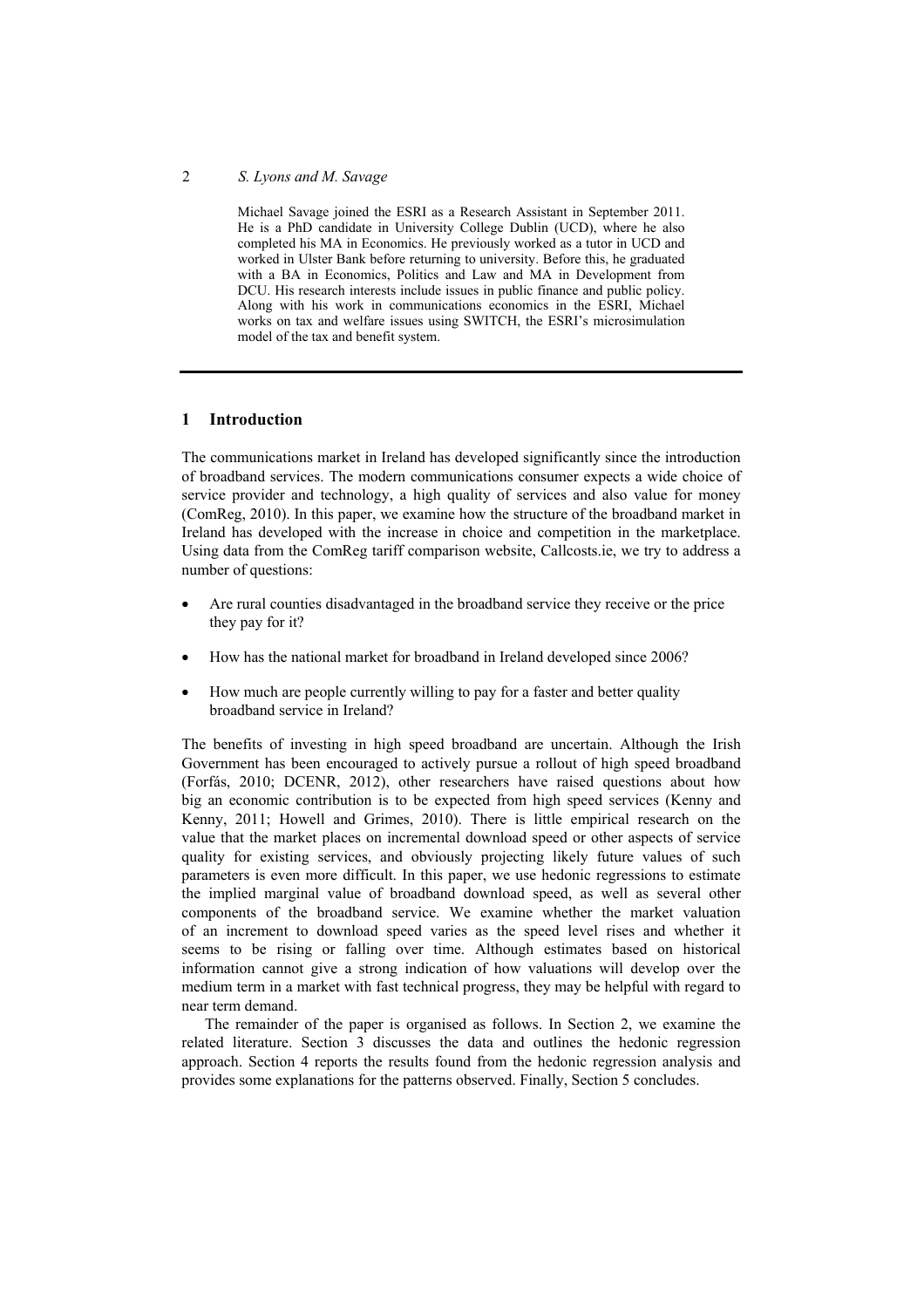### **2 Background and previous research**

In this section, we provide background information on the Irish broadband market and refer to previous applied research that uses hedonic valuation.

#### *2.1 The Irish broadband market*

In its quarterly report, ComReg (2011) outlines the composition of the fixed broadband market in Ireland. Figure 1 shows that in Q3 2011, Eircom's market share was 45.2%, almost double the share of the next largest operator, UPC. Vodafone was the third largest operator in the fixed broadband market, in terms of subscriptions, with a share of 16.6%. The remaining market was split between Digiweb, Imagine and other authorised operators (OAOs). All those operators with less than 2% of total fixed broadband subscriptions are grouped together under OAOs.





*Source:* ComReg (2011)

The report also shows that the mobile broadband market is split between four operators. O2, 3 and Vodafone share approximately 90% of the market, with Eircom providing the remaining 10%.

According to ComReg, at the end of September 2011, there were 1,652,043 broadband subscriptions in Ireland. This represents a quarterly growth rate of 1.5% and a yearly growth rate of 6.7%. Table 1 shows the levels and growth of the different methods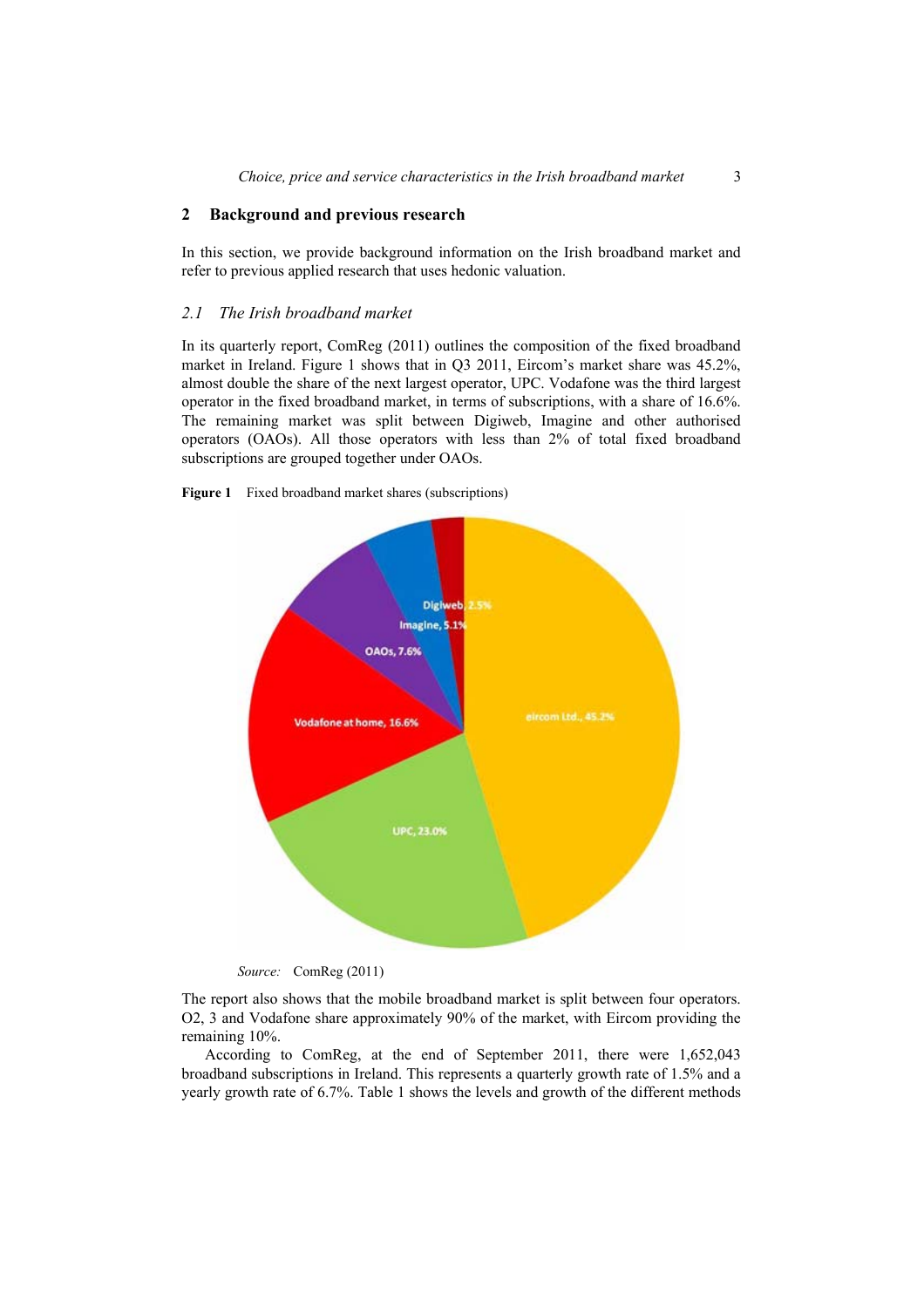of broadband provision in Ireland. Although DSL remains the largest access type in Ireland, its usage dropped from Q3 2010 to Q3 2011. Cable access experienced the largest yearly growth and the second largest quarterly growth, with mobile broadband also becoming increasingly popular.

| Platform         | 03'11 subs | Quarterly growth<br>$02'11 - 03'11$ | Year-on-year growth<br>03'10-03'11 |
|------------------|------------|-------------------------------------|------------------------------------|
| <b>DSL</b>       | 726,264    | $+0.3\%$                            | $-0.8\%$                           |
| Cable            | 245,498    | $+7.4%$                             | $+30.7%$                           |
| Wireless         | 76.959     | $-1.7\%$                            | $-2.4\%$                           |
| Other 20         | 10,114     | $+12.7%$                            | $+11.1%$                           |
| Sub-total        | 1,058,835  | $+1.4\%$                            | $+5.0\%$                           |
| Mobile broadband | 593,208    | $+1.6%$                             | $+9.7\%$                           |
| Total            | 1,652,043  | $+1.5\%$                            | $+6.7\%$                           |

Table 1 Broadband access type

*Source:* ComReg (2011)

#### *2.2 Hedonic regressions*

The hedonic regression model attempts to value components of a good or service. Although the hedonic approach can be traced as far back as Haas  $(1922)$ ,<sup>1</sup> modern hedonic regression work is based on work by Griliches (1961) and Rosen (1974), which developed value indices for manufactured products that combined measures of quantity and quality. The seminal paper by Griliches (1961) developed a hedonic price index for automobiles. The central assumption in hedonic modelling is that goods are valued for their utility-bearing attributes and that these attributes are internalised into the price of the good.

The hedonic regression model has been used in a number of communications-related settings. Wallsten and Riso (2010) examined the relationship between broadband plan components and consumer prices in 30 different countries. Using hedonic regressions, they find that bitcaps can significantly reduce the price of broadband for consumers, provided they do not exceed the cap. Their results suggest that, in the case of standalone broadband, for example, each gigabyte of the cap is associated with an additional \$1.67 per year, with an additional premium for triple-play packages.

Stranger and Greenstein (2007, 2008) use hedonic regressions to examine pricing indexes in internet service providers (ISPs) during the 1990s. They find that new firms enter the market at a small but significant price discount to established incumbents, while the introduction of new products and technologies are priced at a significant price premium to the existing offerings. Similarly, Crocioni and Correa (2011) apply hedonic regressions to the broadband market in Ireland and the Netherlands to assess if firms have market power in the provision of differentiated services. Their results suggest that DSL providers in both countries have some degree of pricing power.

Hedonic regressions have been applied to goods markets with links to electronic communications, e.g., the electronic goods market (Berndt and Griliches 1993; Berndt and Rappaport, 2001). The hedonic regression model used in this paper is detailed in the next section.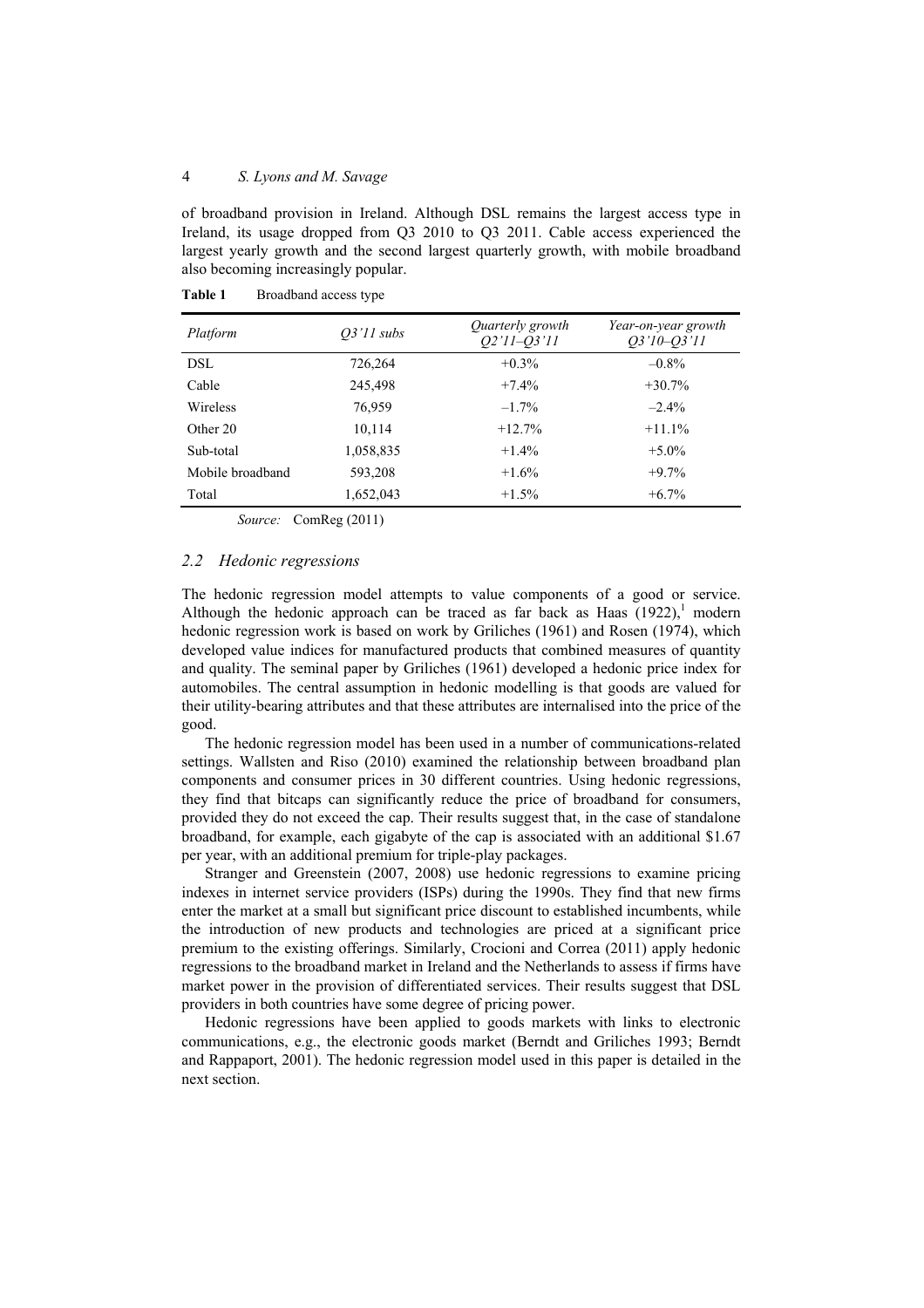#### **3 Data employed**

#### *3.1 Data description*

Callcosts.ie is an interactive website provided by Ireland's Commission for Communications Regulation (ComReg) to help consumers compare the cost of personal mobile, home phone and broadband price plans. Authorised operators that provide mobile, home phone or broadband services are entitled to present tariff plans on the Callcosts.ie website.

In this paper, we construct a dataset from the information provided by providers of broadband and bundled services on Callcosts.ie. An individual observation exists in the dataset for each month that a broadband plan is on Callcosts.ie. If a plan was on offer for six months, for example, this would give rise to six observations in the dataset. A weighting variable is created to take account of plans that were only on offer for part of a month. When a plan is no longer offered by an operator, it is deactivated on the website but remains in an archive. Every plan recorded on Callcosts.ie since February 2006 is therefore part of our dataset, even if the plan is no longer available to customers.

From February 2006 to April 2011, 743 plans from 19 operators<sup>2</sup> were recorded on Callcosts.ie, resulting in 7,165 plan-month observations in the dataset. As well as the price of the plans, information is provided on a wide range of components of each plan. The main variables used in the analysis are described in Section 3.2 below. Information is also available on the cost of calls, billing options, frequency of billing, connection fees, county-level availability of each plan, and a wide range of other details of the plans. The county-level availability data is slightly different to the rest of the data, as it is only available for the date on which the data was extracted from the website.<sup>3</sup> Analysis of the Irish broadband market over time must therefore take place at national level, while regional variation within the market can only be examined as of the 13th April 2011.

Broadband plans that are offered as part of a bundle with home phone services for one overall price are also included in the dataset. A binary variable, *bundled*, indicates if a plan is part of a bundle. Plans flagged as bundles will be those with both telephony and broadband services included together, for a combined price. However, before such bundles became common, we understand that operators often recommended separately priced home phone and broadband packages be purchased together. On Callcosts.ie, operators would link together a home phone plan with a suitable broadband plan that the operator also offered, but provide separate prices for each plan. These plans are not 'real' bundles and so are not considered to be a bundle in our analysis. Approximately one-third of plans in the dataset are part of a bundle.

Although the dataset contains a large number of plans, a selection bias may exist within the data as it was not mandatory for operators to list their plans on Callcosts.ie during the data period. A result of the optional nature of Callcosts.ie may be that only certain operators used the website, or operators only listed a certain type of plan on the website. Table 2 shows that of the top ten operators in terms of subscriptions in the fixed and mobile broadband markets, only the two with the lowest subscriber bases are not represented on Callcosts.ie. According to ComReg (2011) the operators represented on Callcosts.ie hold over 93% of fixed broadband subscriptions and 100% of mobile broadband subscriptions.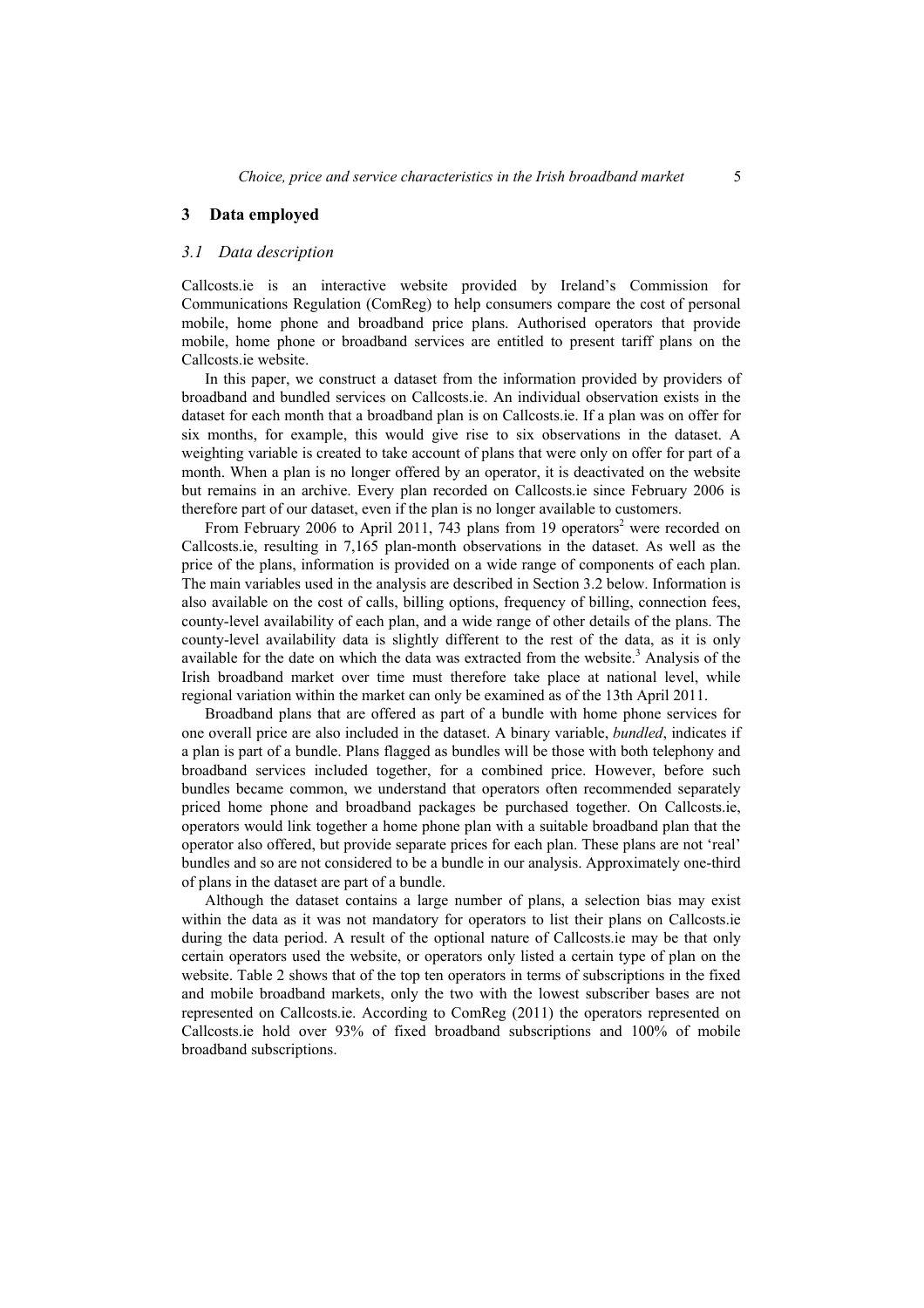Table 2 Top 10 fixed and mobile broadband operators in terms of subscriptions

| <i><b>Operators</b></i>     | Represented on Callcosts.ie |
|-----------------------------|-----------------------------|
| Eircom                      | ✓                           |
| Vodafone                    | ✓                           |
| <b>UPC</b>                  | ✓                           |
| 3 Ireland                   | ✓                           |
| O <sub>2</sub>              | ✓                           |
| Imagine                     | ✓                           |
| Digiweb                     | ✓                           |
| Magnet Networks Ltd.        | ✓                           |
| Pure Telecom                | ×                           |
| Ripplecom Technologies Ltd. | $\pmb{\times}$              |

Note: Meteor and eMobile are included with Eircom. *Source:* Correspondence with ComReg

#### *3.2 Empirical estimation*

Using this data, we apply a simple hedonic approach to value components of the broadband service in Ireland. The hedonic regression used to estimate the value of each component can be written as:

$$
p = f(X, \beta) + u,\tag{1}
$$

where  $p = (p_1, \ldots, p_M)$  is a vector of the price observations and *X* is an  $(M \times K)$  matrix of the components vectors. The vector  $\beta = (\beta_0, \dots, \beta_K)'$  is a parameter vector that will be estimated through OLS. More specifically, the hedonic regression we estimate is:

$$
Price_{it} = f(download speed_{it}, upload speed_{it}, contention ratio_{it}, e-mail, unlimited_{it}, access type_{it}, contract_{it}, minimum contract period_{it}, online billing_{it},limited data transfer_{it}, transfer limit_{it}, bundle_{it},  $\gamma_{it}$ )
$$
 (2)

where φ*it* and *γit* are time fixed effects and firm fixed effects respectively. These variables control for general trends or time-specific shocks, and factors specific to a firm that may affect the price. The other variables in the equation are explained below.

### *3.2.1 Price*

The dependent variable in the model is the monthly price of a broadband plan. Due to the complex nature of pricing broadband services, we construct two separate dependent variables. The first price variable takes account of the advertised monthly fee, and recurring fees such as line rental and cable fees, if applicable. These fees are recurring monthly fees, and represent the fees that must be paid for the duration of the broadband service.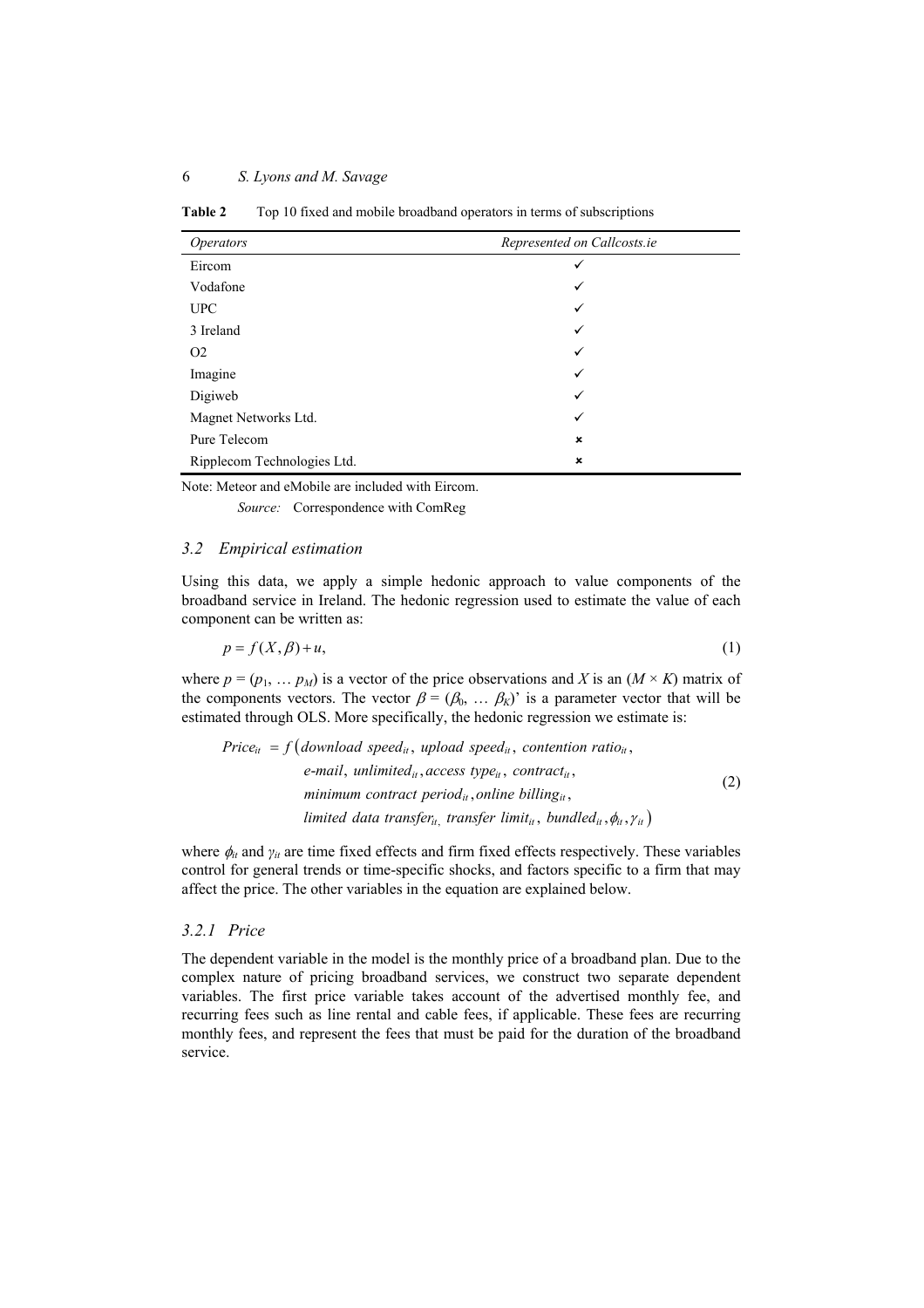The second price variable also includes once-off payments such as connection fees and modem fees. In the case where a minimum contract period applies with the plan, the once-off fee is divided by the number of months that a consumer must sign up to the plan. Where no contract exists with the plan the fee is divided by 12. Although this modification may overstate the true cost of the once-off fees for those who retain the broadband service for longer than the minimum contract period (or understate the costs for those with no contract that will change their broadband service sooner than 12 months time) it is a necessary step to ensure they are comparable to the recurring monthly fees.

Another element of the price of a broadband plan is the promotional rate offered by operators. Operators can enter promotional data on Callcosts.ie and link the promotion to plans they have entered previously. Promotions include reduced monthly fees for a specified number of months, reduced or waived connection fees, and extra download speed. Although these promotions could be included in the analysis, there are also a number of promotions that would be more difficult to include, such as free holiday vouchers and promotions conditional upon purchase of the plan online.

A more fundamental problem also exists with the promotions data. Despite having detailed information on each promotion, it is unclear which promotions were available with which plans. We are therefore unable to accurately include the promotions data in the analysis. For these reasons, the results in the paper are based on the full price, and do not include any promotional discounts.

#### *3.2.2 Download speed and upload speed*

The download speed variable represents the download speed of each plan, as advertised by the service provider. The use of the advertised download speed may not fully reflect the download speed available to each consumer. For example, in a study of UK broadband speeds, Ofcom (2009) found that the average headline speed offered by broadband providers was 7.1 Mbps, yet the average actual speed experienced by consumers was just 4.1 Mbps. Ofcom suggests that the difference between the advertised and actual speeds is a result of a number of constraints, such as the length of copper wire for DSL broadband, poor wiring, high contention ratios and consumer equipment performance. Despite these concerns, the advertised download speed is the best data available for a study of the Irish broadband market. Similarly, the upload speed variable represents the upload speed advertised by the operator. In the hedonic regression, we would expect these variables to have positive coefficients, indicating that the higher the download or upload speed offered with the plan, the higher the price will be.

#### *3.2.3 Contention ratio*

The contention ratio is a measure of the volume of users that can share bandwidth at any time. According to Ofcom, for all broadband connections, speeds are constrained by contention in the ISP's own network; this is a particular problem during peak periods as multiple users put demand on backhaul networks. Lower contention ratios, therefore, tend to be better for the consumer, so we would expect to see a negative coefficient on this variable.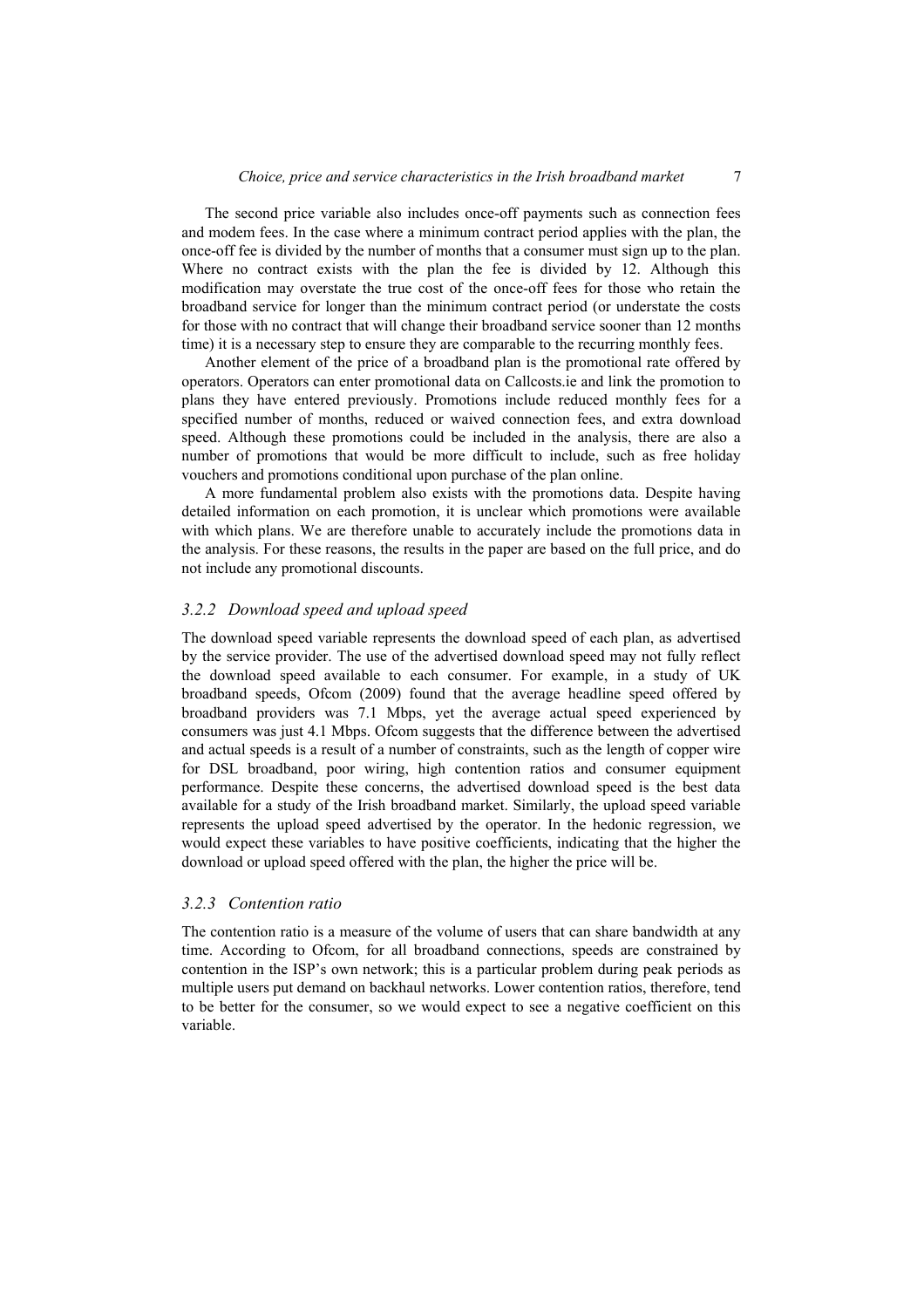### *3.2.4 E-mail unlimited*

This binary variable indicates if there are an unlimited number of e-mail accounts provided with the broadband plan. An unlimited number of e-mail accounts should increase the price of the plan, which suggests there should be a positive coefficient on the e-mail unlimited variable.

### *3.2.5 Access type*

Five broadband access types are included in the dataset. Table 3 shows the share of each access type over the data period.

**Table 3** Bundled plans

| Access type                   | Frequency | Percentage |
|-------------------------------|-----------|------------|
| Cable                         | 789       | 11         |
| Datacard                      | 549       | 7.7        |
| Digital subscriber line (DSL) | 4,443     | 62         |
| Fibre to the home (FTTH)      | 93        | 1.3        |
| Wireless                      | 1,291     | 18         |
| Total                         | 7.165     | 100.0      |

Note: Data weighted by Mthdays (see Table 5).

Plans using satellite access was also included in the Callcosts.ie data, but because satellite services are normally much more expensive than other options we removed these plans to prevent them from giving rise to outliers in the analysis. The sign of the coefficient in the hedonic regression on each access type is dependent on the omitted category. Figure 2 suggests that fibre-to-the-home is most expensive, with DSL access second most expensive. Datacard access is the least expensive. The ranking of the other options depends on which price variable is used.

**Figure 2** Median price for each broadband access type (see online version for colours)

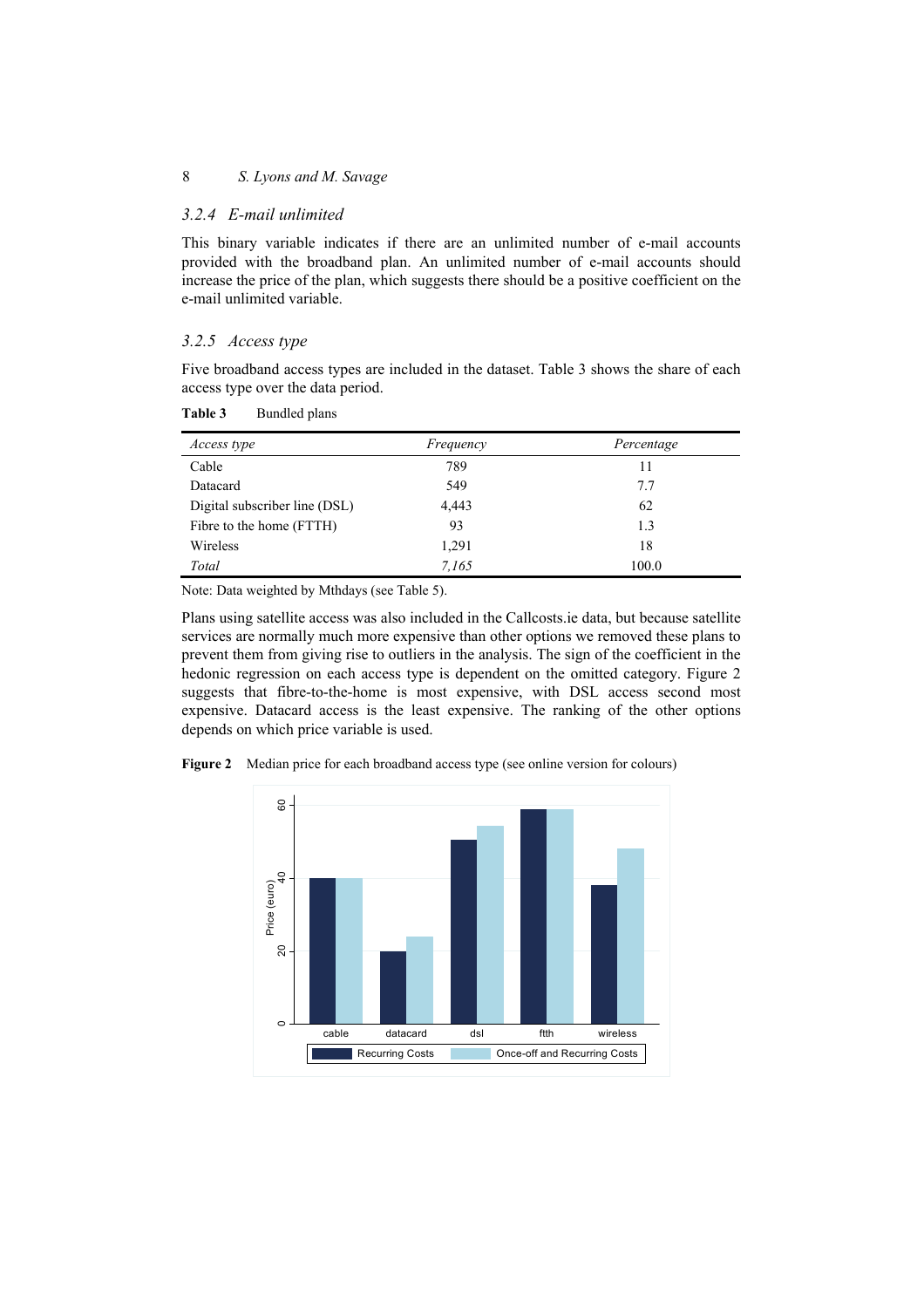#### *3.2.6 Contract and minimum contract period*

The contract binary variable indicates if the plan has a contract. The minimum contract period variable, which is only active if the plan has a contract, indicates the minimum number of months that a consumer must sign up to the plan. Wallsten and Riso suggest that longer contracts reduce the monthly price for the consumer, although the effect is insignificant for bundles. The presence of a contract, they find, has no significant effect on the price. We would expect to see similar results here.

#### *3.2.7 Limited data transfer and transfer limit*

Some plans include a data transfer limit, above which additional costs are imposed on the consumer. The binary variable, limited data transfer, indicates if such a transfer limit exists in a plan. The transfer limit variable indicates the size of the limit in gigabytes (Gb). Data transfer limits are also known as bandwidth caps, or bitcaps. A data transfer limit would be expected to reduce the price of the plan.

### *3.2.8 Bundled*

As previously discussed, the *bundled* variable indicates if a home phone service is included with the broadband plan for one price. A significant negative coefficient on this variable would suggest that operators offer a discount for purchasing more than one service together. A significant positive coefficient may suggest that consumers pay a premium for purchasing services together. Alternatively, a positive coefficient could be driven by a positively-valued characteristic that is omitted from the dataset but which is correlated with purchasing a bundle.

#### *3.2.9 Online billing*

This binary variable indicates if online billing is available with the plan. It seems unlikely that the availability of online billing would significantly change the price of a broadband package. A significant coefficient on this variable, therefore, may suggest that some other factor affecting the price of broadband is associated with plans offering online billing.

| Variable                                    | Mean | Min      | Max | Std. dev. |
|---------------------------------------------|------|----------|-----|-----------|
| Price $(\epsilon)$ – recurring only         | 47   | 8        | 170 | 18.3      |
| Price $(\epsilon)$ – once-off and recurring | 51.3 | 10.4     | 170 | 19.8      |
| Download speed (Mbps)                       | 5.4  | 0.5      | 105 | 6.5       |
| Upload speed (Mbps)                         | 0.8  | 0.1      | 8.4 | 1.4       |
| Contention ratio                            | 28   | $\theta$ | 48  | 20        |
| Transfer limit (Gb)                         | 31.6 |          | 300 | 40.2      |
| Minimum contract period (months)            | 10.9 | $\theta$ | 18  | 2.7       |

**Table 4** Summary statistics

Note: Data weighted by Mthdays (see Table 5).

In addition to the variables taken directly from Callcosts.ie, a number of variables were generated from the data. Table 5 describes these variables.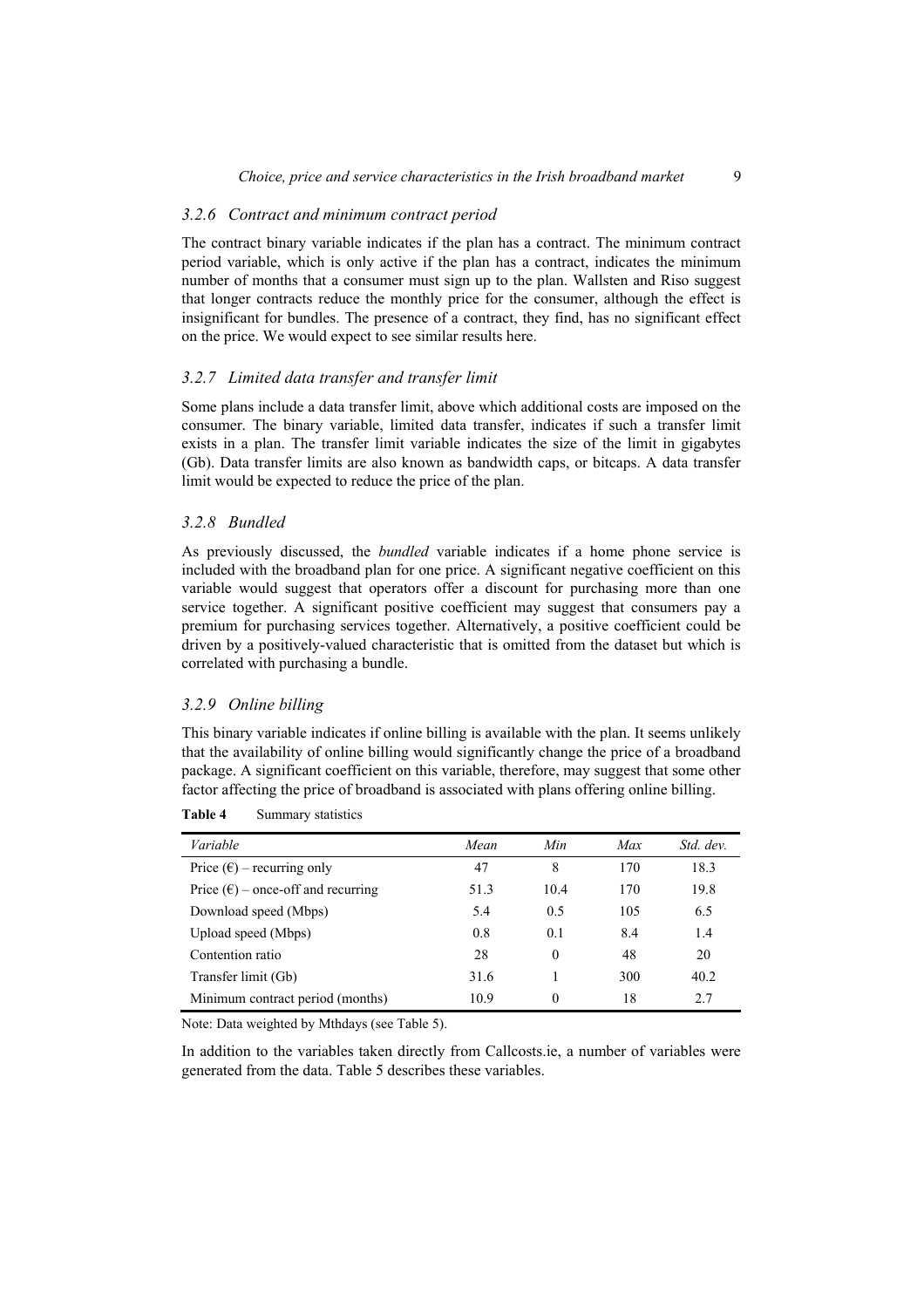| Variable    | Description                                                                                                                                                                    |
|-------------|--------------------------------------------------------------------------------------------------------------------------------------------------------------------------------|
| Price       | Dependent variable in the hedonic regressions. Includes advertised monthly<br>fee, line rental, cable fees, connection fees and modem fees in two different<br>specifications. |
| Mthdays     | Indicates the number of days in a month that the plan was on offer. Acts as a<br>weight in hedonic regressions.                                                                |
| GrOperator  | Groups operators together that are owned by the same company.                                                                                                                  |
| Downloadcat | Categorical specification of the download speed variable.                                                                                                                      |
| DL mth      | Download speed * time interaction term.                                                                                                                                        |

### **4 Results**

#### *4.1 Patterns in the Irish broadband market over time*

Significant development took place in the broadband market in Ireland over the 2006 to 2011 period. The number of broadband packages available to the consumer increased dramatically, as did the variation of services within broadband packages. Using the Callcosts.ie data, we highlight a number of areas in which broadband services changed significantly in the 2006 to 2011 period.

Figure 3 illustrates the increase in the number of plans recorded on Callcosts.ie since February 2006. For every plan recorded in the data in mid-2006, there were approximately 15 plans recorded by early 2010. However, it is not clear how much of this growth was due to listing of existing plans on Callcosts.ie and how much related to new plans.

200 50 100 150 200 Number of Plans<br>100 150 Number of Plans 50  $\circ$ 01 Jan 06 01 Jan 07 01 Jan 08 01 Jan 09 01 Jan 10 01 Jan 11

**Figure 3** Number of plans available on Callcosts.ie (see online version for colours)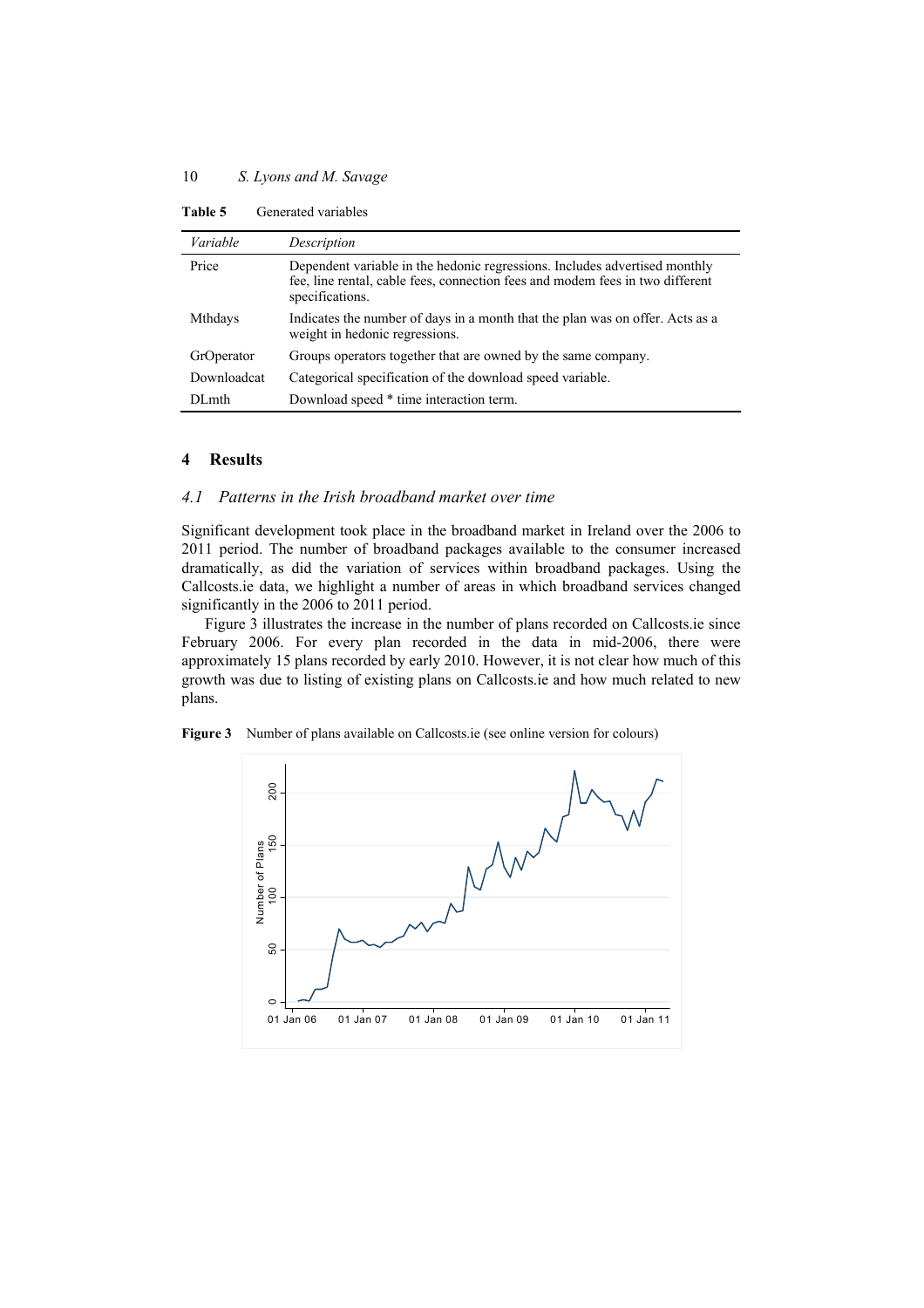In early 2007, the median download speed in broadband packages was just above 2 Mbps. By April 2011, the median download speed had increased to almost 7.5 Mbps. This represents an increase of over 250% in just over four years. Figure 4 illustrates this relationship.





The increase in median download speed can be seen as a combination of improved download speeds in existing broadband access types, and the introduction of new technology into the market. Over half of the increase in median download speed came since mid-2010 when, among other factors, a number of high-speed cable and FTTH packages became available.

Figure 5 shows that the increase in the median download speed was small compared to the increase in the maximum download speed available in Ireland over the same time period. In April 2011, broadband packages offered download speeds up to 104 Mbps, compared to a maximum download speed just above 3 Mbps in early 2007. It must be noted that Chorus are the only operator in the data offering 104 Mbps download speed; the next highest download speed available is 52 Mbps.

Not only have download speeds increased over the time period under consideration, but other measures of quality also indicate an improvement in broadband packages. The contention ratio, for example, is a measure of the volume of users that can share bandwidth at any time. Therefore, all else equal, lower contention ratios should be associated with a higher quality connection. Since early 2007, the median contention ratio has more than halved, falling from 48 to 20, again reflecting an improvement in existing technology and the introduction of new technologies. Mobile broadband and FTTH broadband, for example, only offer uncontested broadband.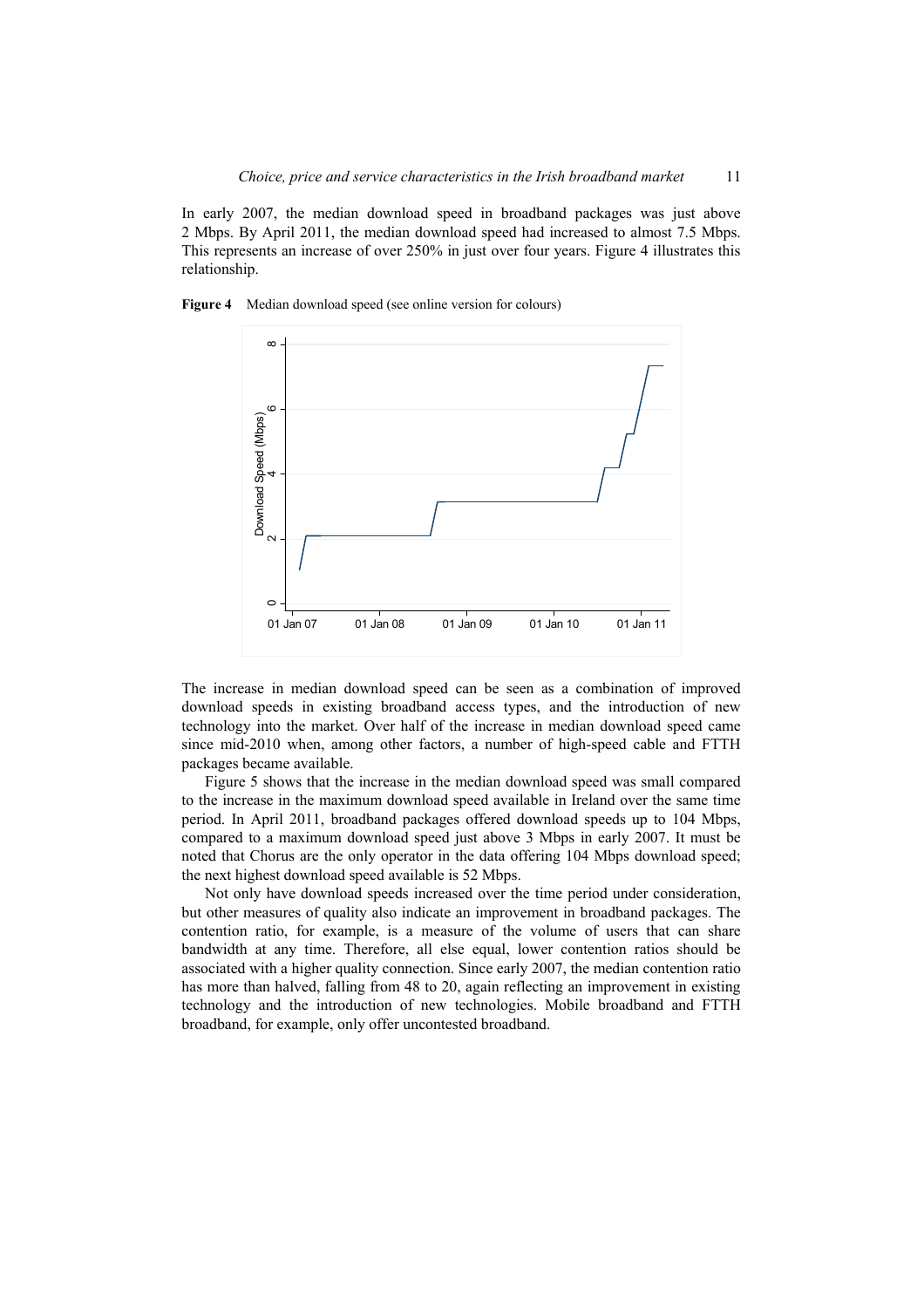

**Figure 5** Maximum, minimum and median download speed

Figure 6 Median fixed fee per month



With sizeable improvements in download speeds and contention ratios, it would be reasonable to expect that the price of broadband packages also significantly increased over the data period. Figure 6 illustrates changes in the nominal median monthly price of a broadband package. Examining recurring costs only, the monthly fee has gradually increased since the beginning of 2007. A slight increase in the median price occurs from the middle of 2008, when the fee increased from varying below  $\epsilon$ 45 to varying below €50, driven mainly by the introduction of an Irish Broadband plan costing €170 a month. However, when once-off fees are taken into account, the median price of broadband packages remains remarkably stable. This indicates that once-off fees have become a less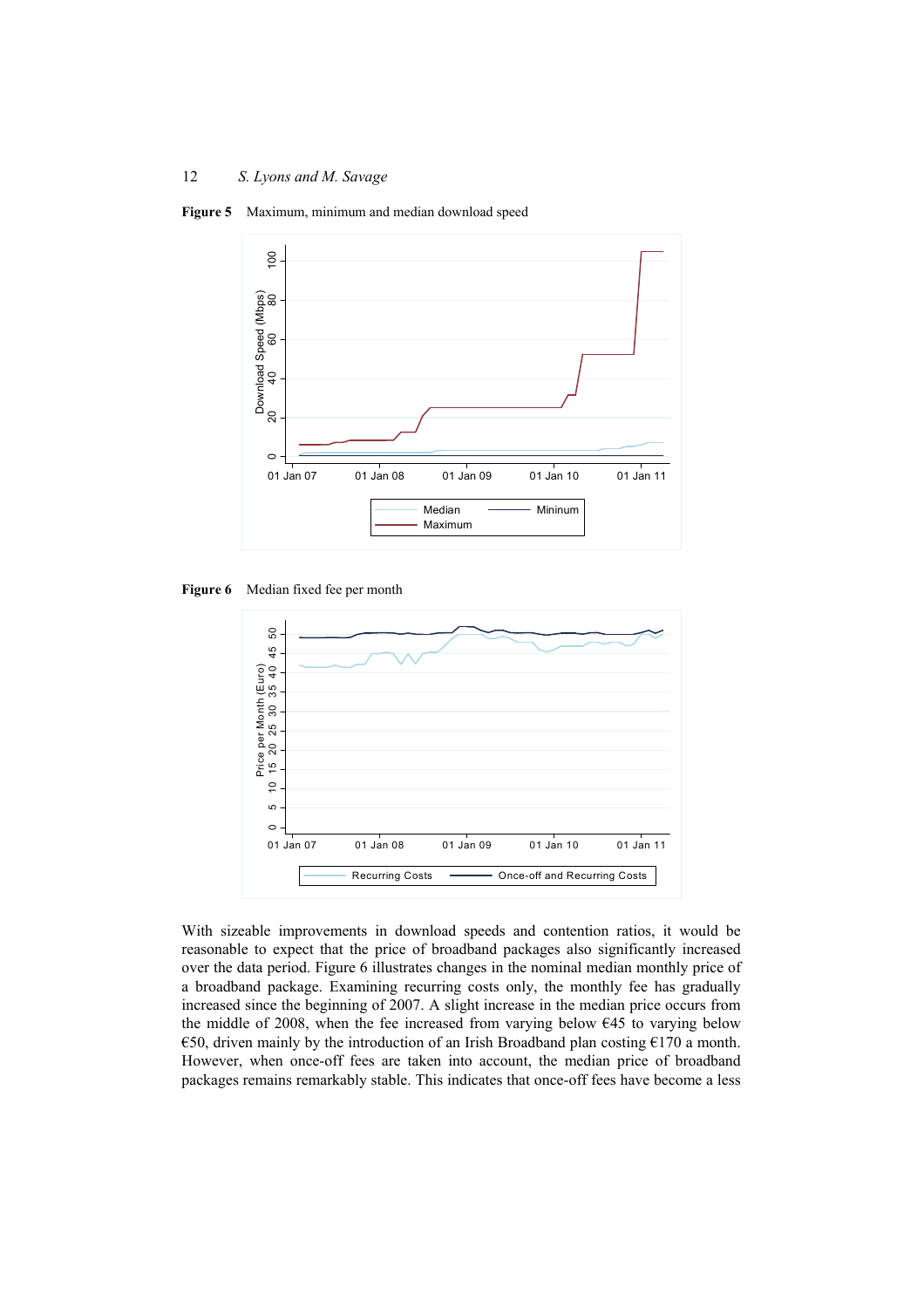significant part of the overall price of broadband packages, with the two lines close to converging towards the end of the data period. Any decreases experienced in the once-off fees, therefore, have been offset by an increase in the monthly recurring fees.

### *4.2 Regional variation in the Irish broadband market*

In addition to changes over time in the broadband market in Ireland, we can also test for regional variation in the Irish market. Figure 7 shows that there is some degree of price variation across counties in Ireland. The two biggest cities, Dublin and Cork, have the lowest median monthly fixed fee, with consumers in other cities such as Limerick and Kilkenny also facing relatively low prices. Consumers in less densely populated counties, such as Leitrim, Roscommon and Offaly, face relatively high monthly fees for broadband. However, the difference between the highest price and lowest price counties is relatively small, at approximately  $\epsilon$ 2 per month.



**Figure 7** Median fixed monthly fee across counties (see online version for colours)

This pattern is reflected in the number of operators providing broadband in different counties. Although there are almost 20 different operators in the Callcosts.ie data, some of these operators are owned or have been taken over by other operators.<sup>4</sup> For this reason, Figure 8 also shows the number of 'grouped' operators in each county, where a 'grouped' operator is any of the operators owned by the same company. Under both measures, the pattern is very similar. Remote areas of Ireland, such as Cavan, Kerry and Roscommon have the fewest number of operators providing broadband. The cities, on the other hand, have the highest number of operators. However the difference between the numbers of operators in any two counties is small, with only three additional 'grouped' operators present in the Cork compared to Cavan, for example.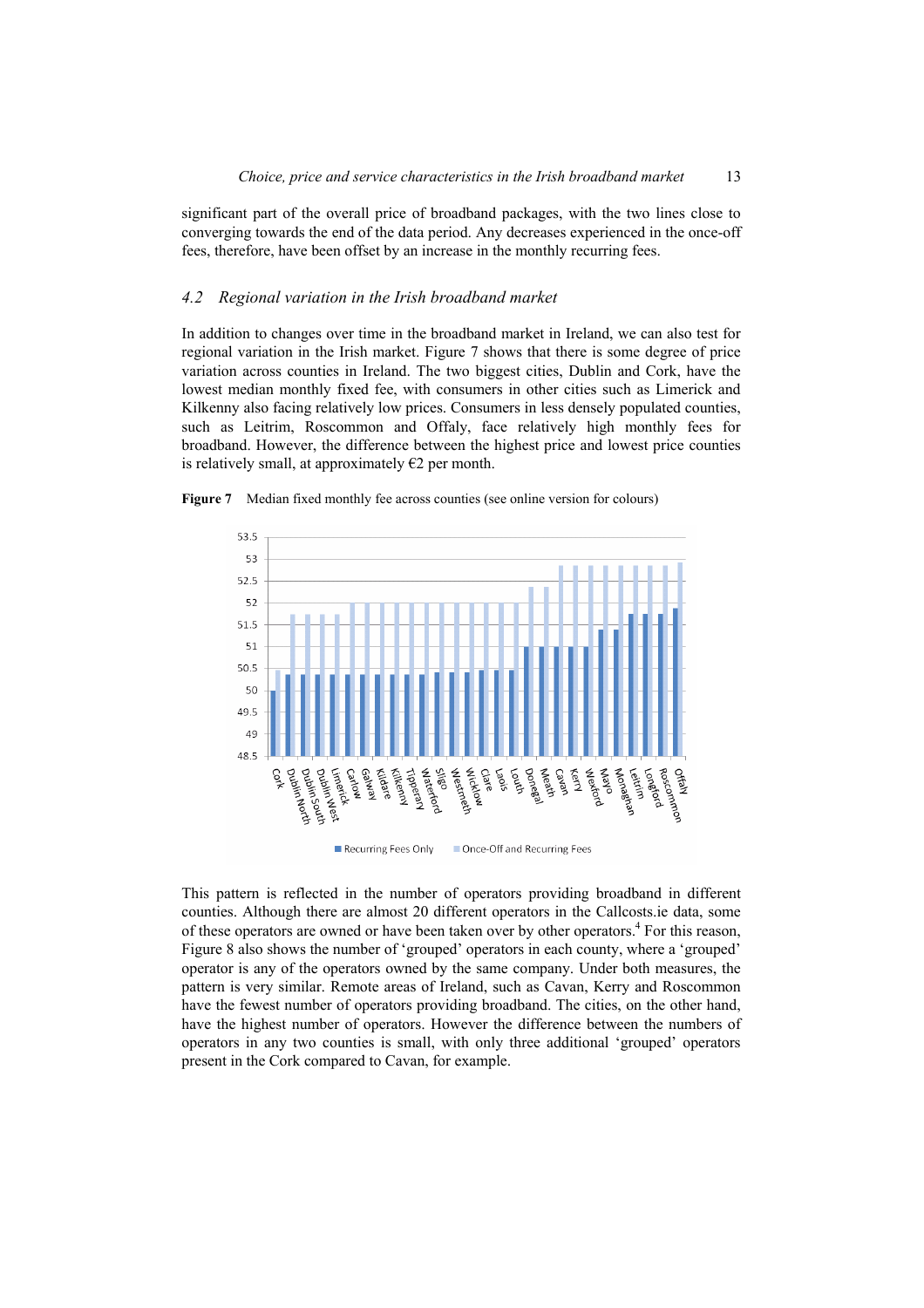

**Figure 8** Number of operators across counties (see online version for colours)

Grouped Operators Non-Grouped Operators

Finally, the median advertised download speed is also higher in the cities and lower in the remote counties, although there are a number of exceptions to this. Kilkenny is in the lower bracket of median download speed, with remote counties such as Sligo and Cavan facing median download speeds equivalent to those in Cork and Dublin. It must be borne in mind that these are the advertised 'up to' download speeds, and not the actual download speed experienced by the consumer.



**Figure 9** Median download speed across counties (see online version for colours)

Although variation does exist in broadband packages, in terms of price and quality, across counties in Ireland, the degree of variation between the largest cities and the more rural counties is quite small. This may be due to the nature of the Callcosts.ie data. As the data is only available at the county level, we are likely to be observing broadband availability in the largest towns in each county. Intra-county variation is not identified in the data, so consumers in rural areas of each county may not have access to each (or any) of the broadband packages in the data.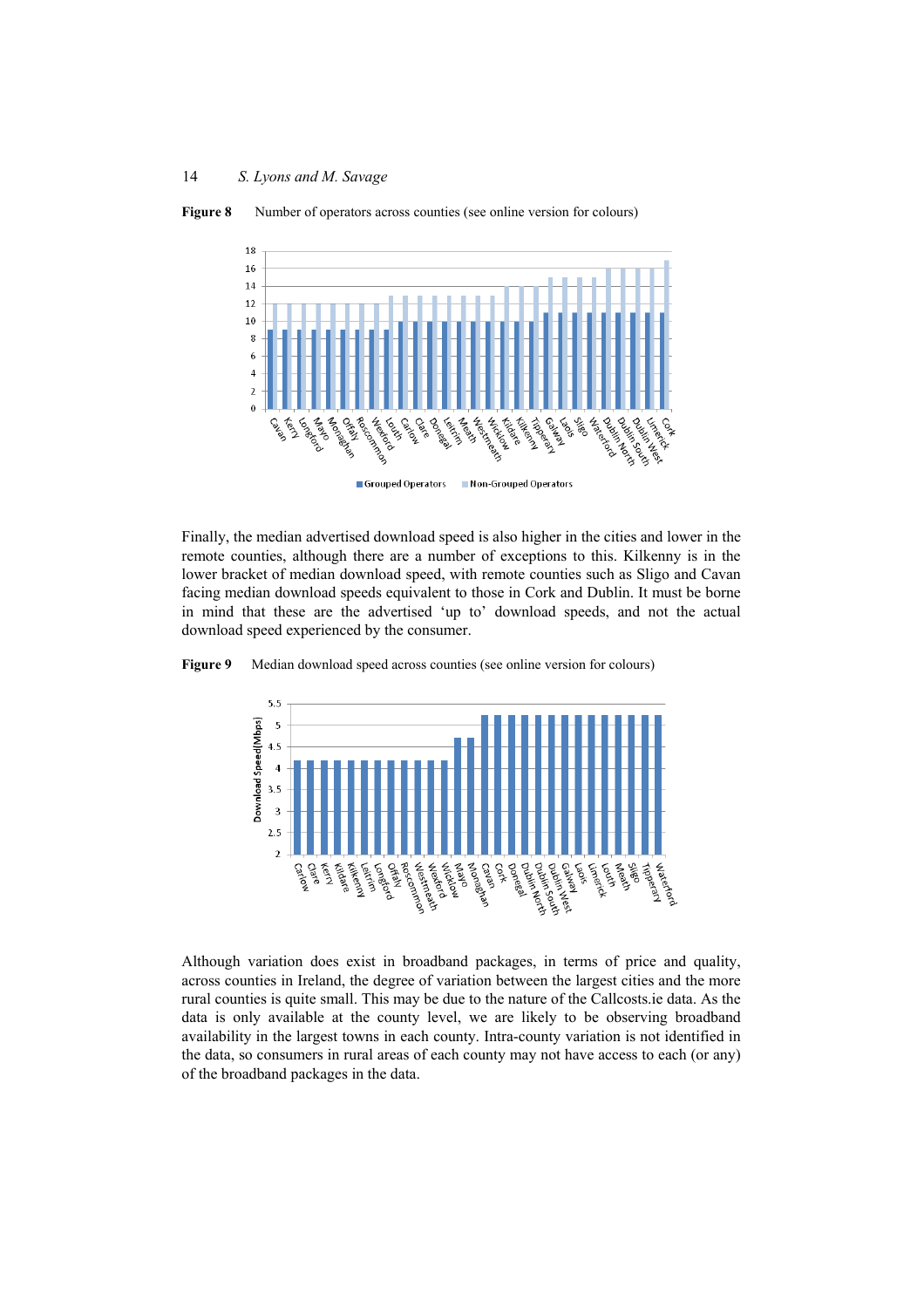The hedonic regressions reported in the next section of the paper attempt to disaggregate the different price components of broadband plans by estimating the value of each service element in a broadband package.

#### *4.3 Hedonic regression*

The results of the hedonic regression are presented in Table 6. Overall, a clear pattern emerges for many of the explanatory variables. The cost of a broadband plan increases as the download and upload speeds increase, while lower contention ratio also increase the price. Contracts do not seem to affect the price of plans significantly. The results are discussed in more detail below.

The results for four separate regressions are shown in Table 6. The first two regressions include only the recurring fees in the dependent variable, while the last two regressions include both recurring and once-off fees. Regressions 1 and 3 do not include an interaction term. In these regressions we can interpret the coefficients on the download variable as the average marginal effect on price over the whole period studied. Models 3 and 4 include a download and time interaction term. This allows us to estimate the change in the valuation of download speed over time. However, including the interaction term means that the download speed coefficients can no longer be interpreted as the average marginal effect.<sup>5</sup>

|                                      | $\left( l\right)$ | (2)         | (3)         | $\left( 4\right)$ |
|--------------------------------------|-------------------|-------------|-------------|-------------------|
| Median of dependent variable (price) | $\epsilon$ 47     | E47         | £50.36      | £50.36            |
| Download speed:                      |                   |             |             |                   |
| $2$ Mb $-5$ Mb                       | $7.570***$        | $12.40***$  | 5.987***    | 11.88***          |
|                                      | (0.397)           | (0.612)     | (0.467)     | (0.721)           |
| $5 \text{ Mb} - 10 \text{ Mb}$       | $12.01***$        | $23.17***$  | 8.657***    | 22.27***          |
|                                      | (0.529)           | (1.205)     | (0.623)     | (1.418)           |
| 10 Mb-50 Mb                          | $30.29***$        | $48.21***$  | $26.41***$  | 48.27***          |
|                                      | (0.658)           | (1.859)     | (0.775)     | (2.189)           |
| $> 50$ Mb                            | 44.14***          | $71.15***$  | 42.77***    | $75.73***$        |
|                                      | (3.093)           | (4.039)     | (3.644)     | (4.755)           |
| Download * Month                     |                   | $-0.134***$ |             | $-0.164***$       |
|                                      |                   | (0.0130)    |             | (0.0153)          |
| Upload speed (Mb)                    | $2.125***$        | $2.019***$  | 1.837***    | $1.707***$        |
|                                      | (0.170)           | (0.169)     | (0.201)     | (0.199)           |
| Contention ratio                     | $-0.211***$       | $-0.216***$ | $-0.293***$ | $-0.298***$       |
|                                      | (0.0141)          | (0.0140)    | (0.0167)    | (0.0165)          |

Table 6 Hedonic regression results

Notes: Standard errors in parentheses.

\*\*\**p* < 0.01, \*\**p* < 0.05, \**p* < 0.1

0 to 2 Mb and cable access type omitted.

Firm and time fixed effects not shown here.

(1) and (2) recurring fees only, (3) and (4) recurring and once-off fees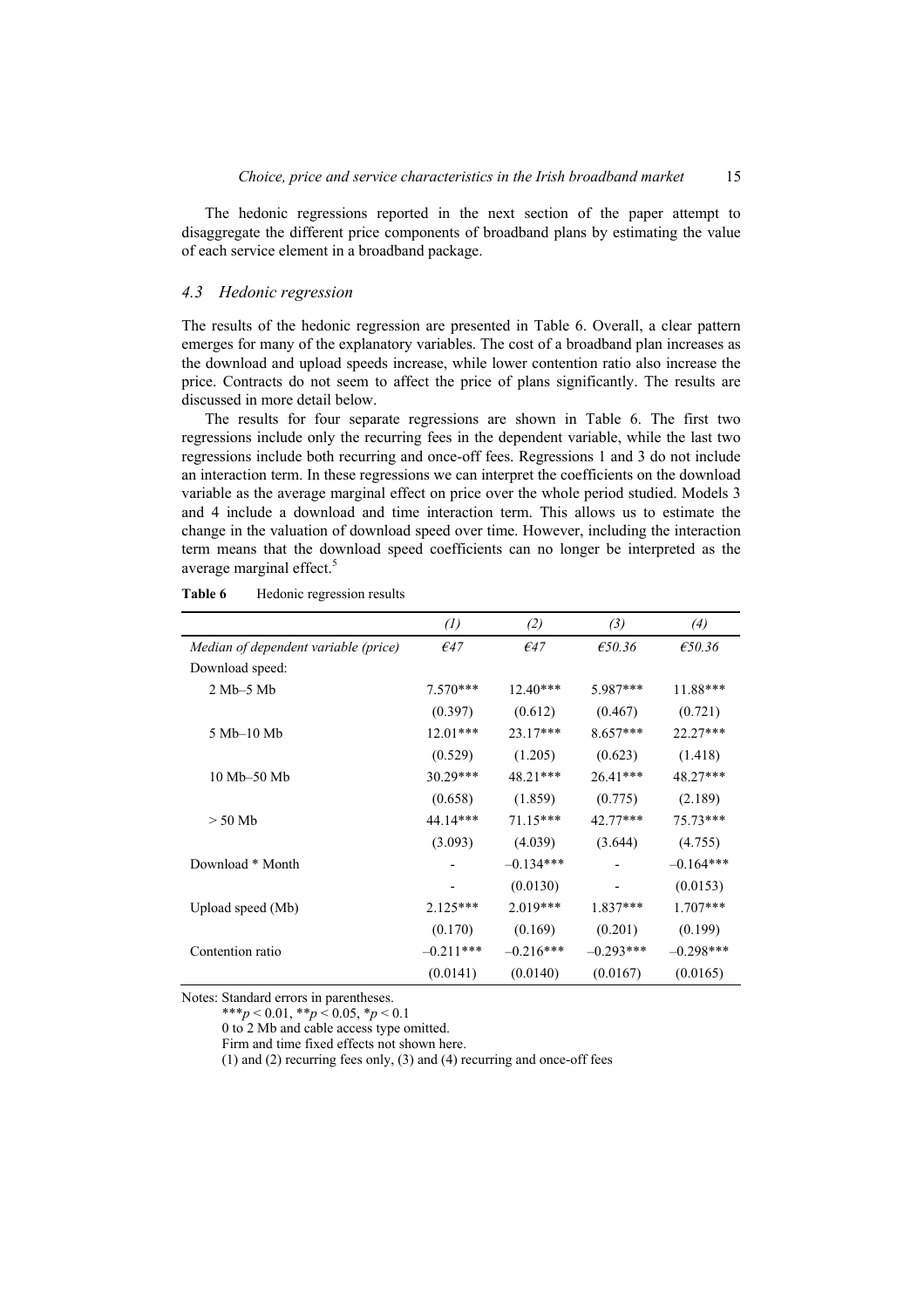|                          | (1)         | (2)         | (3)         | (4)         |
|--------------------------|-------------|-------------|-------------|-------------|
| Access type:             |             |             |             |             |
| Datacard                 | $-31.12***$ | $-31.05***$ | $-35.72***$ | $-35.64***$ |
|                          | (2.228)     | (2.211)     | (2.624)     | (2.603)     |
| <b>DSL</b>               | $6.112***$  | 5.924***    | $3.753**$   | $3.523*$    |
|                          | (1.604)     | (1.592)     | (1.890)     | (1.875)     |
| Ftth                     | $-7.979***$ | $-7.338***$ | $-21.83***$ | $-21.05***$ |
|                          | (2.473)     | (2.455)     | (2.913)     | (2.890)     |
| Wireless                 | $-9921***$  | $-9.968***$ | $-3.677**$  | $-3.735**$  |
|                          | (1.535)     | (1.524)     | (1.808)     | (1.794)     |
| Contract                 | 0.0514      | $-0.373$    | 0.367       | $-0.151$    |
|                          | (2.163)     | (2.148)     | (2.548)     | (2.528)     |
| Minimum contract period  | $0.182**$   | $0.194**$   | 0.00563     | 0.0194      |
|                          | (0.0917)    | (0.0910)    | (0.108)     | (0.107)     |
| Unlimited data transfer  | 0.174       | $-0.170$    | $-2.755***$ | $-3.175***$ |
|                          | (0.658)     | (0.654)     | (0.775)     | (0.770)     |
| Data transfer limit (Gb) | $-0.00668$  | 0.00302     | $0.0207***$ | $0.0325***$ |
|                          | (0.00588)   | (0.00592)   | (0.00693)   | (0.00697)   |
| Bundle                   | $6.191***$  | $6.571***$  | $4.281***$  | $4.744***$  |
|                          | (1.105)     | (1.098)     | (1.302)     | (1.292)     |
| Unlimited e-mail         | $10.75***$  | $10.08***$  | $7.039***$  | $6.223***$  |
|                          | (1.301)     | (1.293)     | (1.532)     | (1.522)     |
| Online billing           | $-2.290**$  | $-2.923***$ | $-3.990***$ | $-4.763***$ |
|                          | (1.103)     | (1.097)     | (1.299)     | (1.291)     |
| <b>Observations</b>      | 7,146       | 7146        | 7,146       | 7146        |
| R-squared                | 0.608       | 0.614       | 0.534       | 0.542       |

Table 6 Hedonic regression results (continued)

Notes: Standard errors in parentheses.

\*\*\**p* < 0.01, \*\**p* < 0.05, \**p* < 0.1

0–2 Mb and cable access type omitted.

Firm and time fixed effects not shown here.

and (2) Recurring Fees only, (3) and (4) Recurring and Once-Off Fees

### *4.4 Discussion*

### *4.4.1 Download speed and upload speed*

The results indicate that the monthly price of a broadband plan increases as the download speed and upload speed increase. In all models, the 0 to 2 Mb download speed is the omitted category. To change from a plan with download speed between 0 and 2 Mb to a 2 Mb to 5 Mb plan would cost approximately  $\epsilon$ 6 to  $\epsilon$ 7.50 extra a month. Moving to a plan with download speeds between 5 Mb and 10 Mb costs approximately  $€8.50$  to  $€12$ extra, while to change to a plan with download speeds above 10 Mb would cost  $\epsilon$ 26 or more.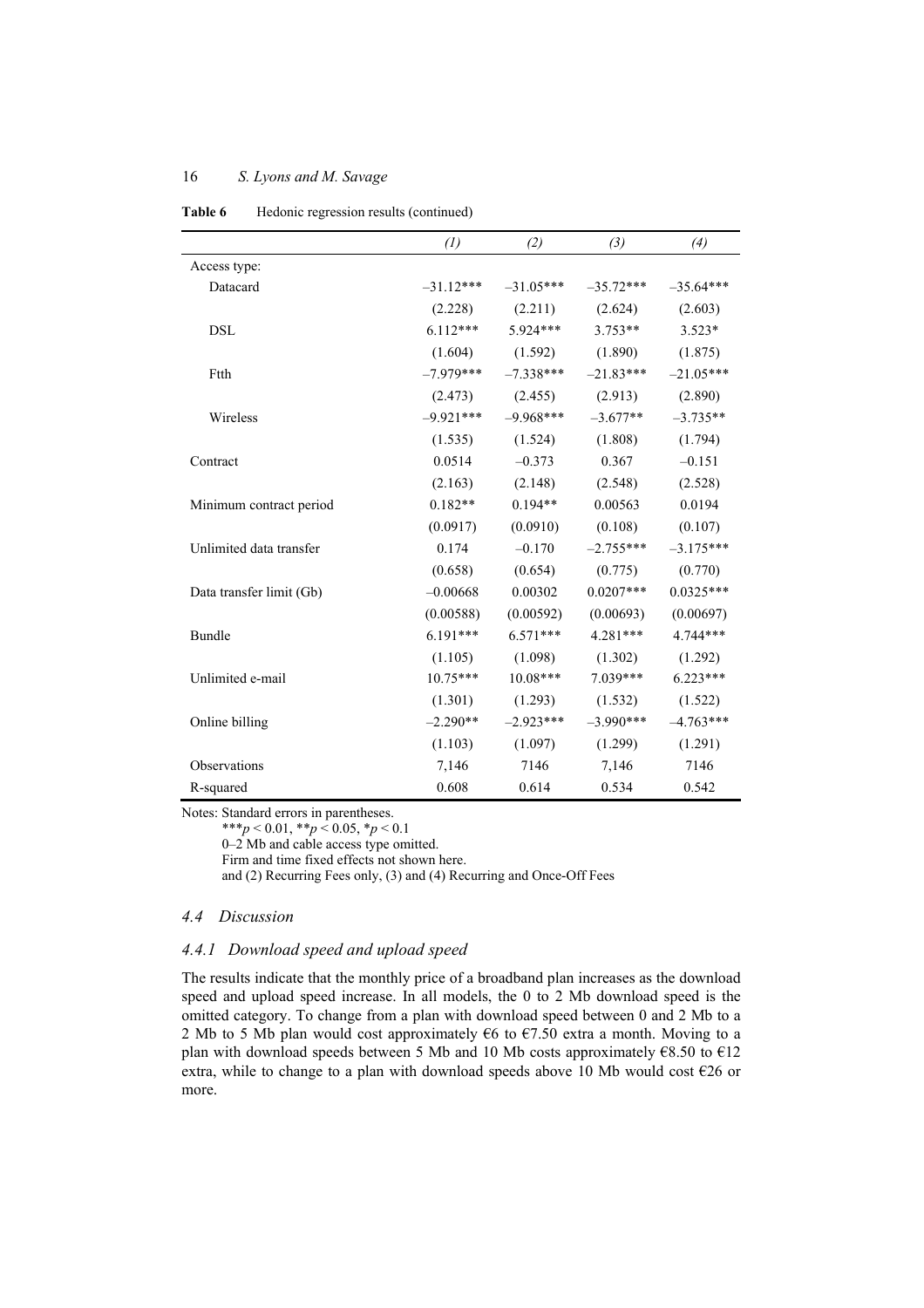A similar pattern emerges with the upload speed variable (which we treat as linear), although at a lower cost per Mb. Each extra Mb of upload speed costs approximately  $\epsilon_2$ extra per month. The download speed and upload speed coefficients are all significant at the 1% significance level.

The download speed and time interaction term in regressions 3 and 4 are negative and highly significant. This suggests that the cost per Mb/s of download speed is decreasing over time. A supply side explanation is most likely. With the introduction of better technologies in the industry, the cost of supplying an extra Mbps of download speed is reduced. The download and time interaction term is likely to be reflecting this pattern.

When we plot the marginal valuation of an extra Mbps of download speed, an interesting pattern emerges. As expected, we observe a downward relationship, indicating that the value of an extra Mbps of download speed is lower at higher download speeds. In the simple specification we use, the marginal valuation even becomes negative at the highest download speeds. The strong negative relationship shown here may reflect a diminishing marginal cost of supplying broadband speed; or, on the assumption that broadband market is in equilibrium and is competitive, it could indicate that the marginal willingness-to-pay for high speed broadband falls to zero once a certain level of broadband speed is reached. The level and trend of consumers' willingness to pay for high speed services requires further research, because it is an important input to models of service viability and the potential cost of universal service programmes.





#### *4.4.2 Contention ratio and access type*

Higher contention ratios are less expensive than lower contention ratios. The results suggest that reducing the contention ratio by one increases the price by between 21 c and 29 c a month. In practice it is unlikely that consumers would experience such small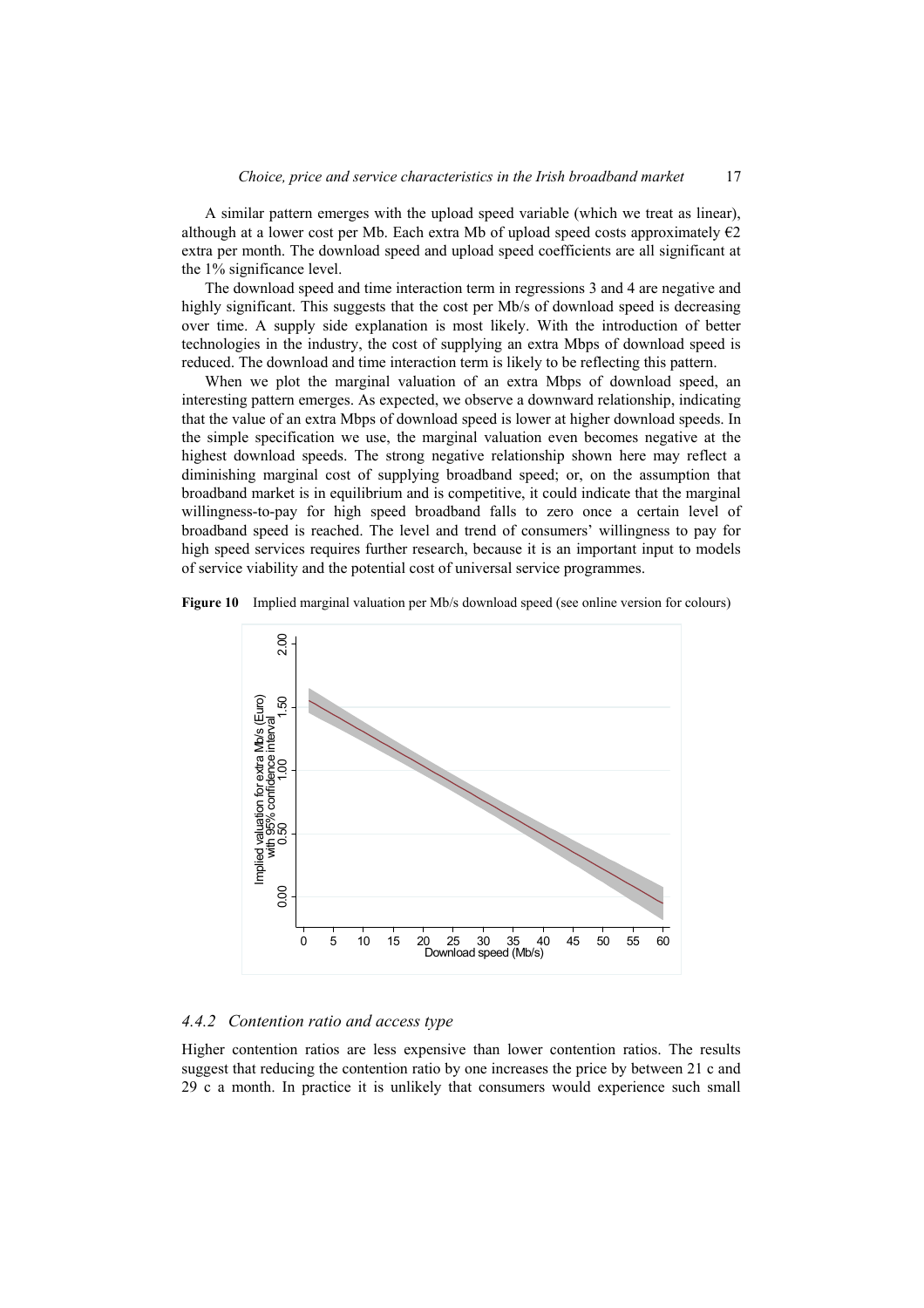changes in their contention ratios. It may be more helpful to think of reduction in contention ratio from 48 to one increasing the monthly price of a plan by between  $\epsilon$ 10 and  $€14$ .

DSL is the most expensive access type, $6$  although the difference between cable and DSL is insignificant when the once-off fees are included in the model. Similarly, the difference between wireless and cable broadband turns insignificant when once-off fees are included, as wireless access tends to incur high connection fees. Mobile broadband is the cheapest access type, possibly reflecting reliability concerns that are not controlled for in the model. Surprisingly, FTTH broadband has a highly significant negative coefficient, suggesting that it is the second cheapest access type. This result could be due to operators offering subsidised 'market-entry' prices to consumers, as the FTTH technology only entered the market during 2010.

#### *4.4.3 Contract variables*

Neither the contract indicator variable nor the minimum contract period variable is statistically significant at the 1% significance level under either specification of the dependent variable. This suggests that on average customers do not receive a lower a price by committing to a plan for a certain period of time.

#### *4.4.4 Data transfer limit variables*

Without including once-off fees, data transfer limits seem to have no effect on the monthly price of a plan. However, when we include once-off fees in the dependent variable, we find a negative coefficient on the data transfer limit variable, suggesting that plans with limited data transfer are about  $\epsilon$ 3 cheaper than those that do not impose limits. Unsurprisingly, the larger the limit the more expensive is the plan, although only by an extra 2 c to 3 c per Gb. A plan with a data transfer limit of 100 Gb to 150 Gb would therefore, all else equal, cost the same as an unlimited plan.

#### *4.4.5 Bundle, unlimited e-mail and online billing variables*

The bundle variable controls for the price difference between standalone broadband plans and broadband plans packaged with a home phone or television service. As expected, this variable is positive and statistically significant.

The unlimited e-mail and online billing coefficients are harder to explain. Although it is not impossible that unlimited e-mail accounts in a plan increases the price by between  $66$  and  $610$  a month, we believe that the variable may be correlated with some other unobserved aspect of quality of a plan, and this explains part of the effect we are finding.

Similarly, as discussed in Section 3, the significance of the online billing variable suggests that there are determinants of the price omitted from the model that are biasing the coefficient downwards. Indeed, the availability of online billing is most prevalent in plans with high contention ratios and low download speeds; the negative coefficient on the online billing variable suggests that there is some other factor associated with these plans that is negatively correlated with the price.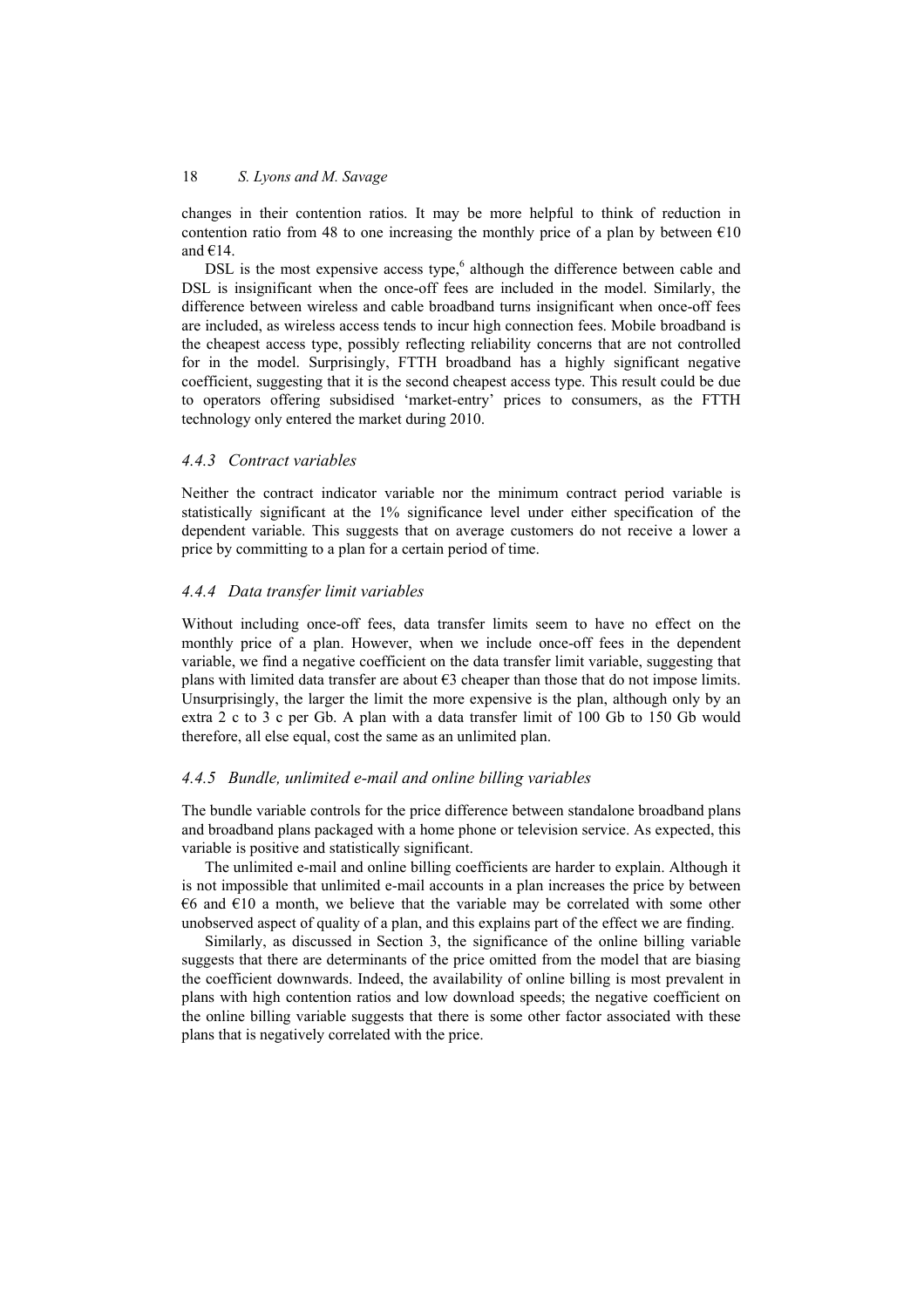#### **5 Conclusions**

Using data from Callcosts.ie, ComReg's broadband price comparison website, this paper highlights the growth in the quality and quantity of broadband plans available to consumers in Ireland. By April 2011, the median download speed offered to consumers increased to almost 7.5 Mbps, while the maximum speed available grew to 107 Mbps. Uncontended broadband also become more prevalent with improvements in technology. The choice available to consumers also grew significantly, with the number of different plans available to consumers rising above 200 during 2010 and 2011. The median nominal monthly price for broadband plans remained remarkably constant throughout the data period, particularly when once-off fees are included. Despite some concerns about selection issues in the data, clear patterns emerge of widespread improvements in choice and quality for broadband consumers in Ireland.

The increased quality of services is not limited to the main cities in Ireland, with the number of plans, download speeds and price all relatively comparable across counties in Ireland. However the county-level data undoubtedly hides significant intra-county variation in broadband availability, particularly in more rural areas of Ireland.

The paper also estimated the partial values associated with various components of broadband service. Higher download speeds, higher upload speeds and lower contention ratios were all associated with higher prices. Similarly, data transfer limits reduce the price, while contracts seem to have no significant effect on the price for consumers.

We found strong evidence that the marginal valuation of an extra Mbps download speed is negative. Indeed, with our simple specification of the speed-price relationship, incremental speed has a negative value at speeds above 60 Mbps. Of course, it is unlikely that the value of speed ever actually becomes negative, but it is plausible that the marginal cost of supplying speed falls to a very low level as speed increases due to the technologies employed to provide such services or there is minimal demand for services with very high download speeds. Further, study is required in this area and would be greatly helped by the availability of demand-side data.

Since the 1st July 2011, ComReg's powers to provide an interactive tariff guide became stronger, and we understand that they can now require that operators provide details of all broadband plans. If this is implemented, it should help improve the representativeness of the Callcosts.ie data and remove any concerns about selection bias. If data on the demand for each plan were to become available in future, this would allow further inferences to be drawn about the market.

#### **Acknowledgements**

This research was funded by the ESRI Programme of Research in Communications, with contributions from Ireland's Department for Communications, Energy and Natural Resources and the Commission for ComReg. We are grateful to comments on an earlier draft from Pete Lunn and participants at an ESRI seminar, the 2012 Applied Econometrics and Public Policy Conference at NUI Galway and the 2012 Irish Society of New Economists Conference. The usual disclaimer applies.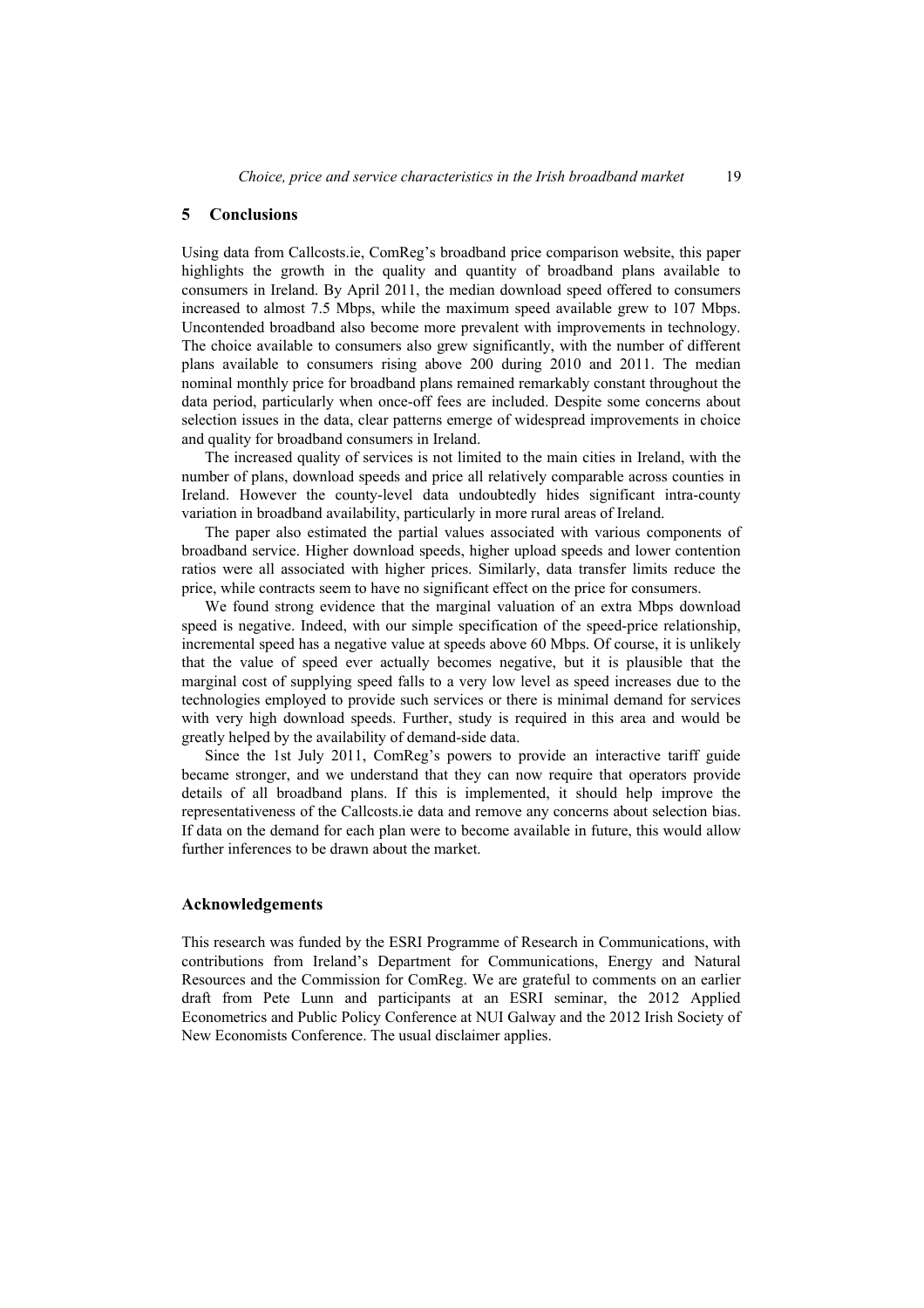#### **References**

- Berndt, E.R. and Griliches, Z. (1993) 'Price indexes for microcomputers: an exploratory study', in Foss, M., Manser, M. and Young, A. (Eds.): *Price measurements and their uses, Studies in Income and Wealth*, Vol. 57, pp.63–93, University of Chicago Press, Chicago.
- Berndt, E.R. and Rappaport, N.J. (2001) 'Price and quality of desktop and mobile personal computers: a quarter century historical overview', *American Economic Review*, Vol. 91, No. 2, pp.268–273.
- Brambor, T., Clark, W.R. and Golder, M. (2006) 'Understanding interaction models: improving empirical analyses', *Political Analysis*, Vol. 14, pp.63–82.
- Colwell, P.F. and Dilmore, G. (1999) 'Who was first? An examination of an early hedonic study', *Land Economics*, Vol. 75, No. 4, pp.620–626.
- ComReg (2010) *Strategy Statement 2010–2012*, Document 10/47, ComReg, Dublin [online] http://www.comreg.ie/publications/comreg\_s\_strategy\_statement\_2010\_\_\_2012.539.103643. p.html (accessed 10 September 2012).
- ComReg (2011) *Irish Communications Market: Key Data Report Q3 2011*, Document 11/98, ComReg, Dublin [online] http://www.comreg.ie/\_fileupload/publications/ComReg1198.pdf.
- Crocioni, P. and Correa, L. (2012) 'Can evidence of pricing power help market power assessment? Broadband internet in Ireland and the Netherlands', *Telecommunications Policy*, Vol. 36, No. 5, pp.419–433.
- Department of Communications, Marine and Natural Resources (DCENR) (2012) *Enabling a Connected Society: Report of the Next Generation Broadband Taskforce*, May [online] http://www.dcenr.gov.ie/NR/rdonlyres/1AE24C27-40AD-4A73-879F-4536250C87BC/0/FullReport.pdf (accessed 2 May 2012).
- Forfás (2010) *Ireland's Broadband Performance and Policy Actions*, Forfás, Dublin [online] http://www.forfas.ie/media/forfas100122-Broadband-Benchmarking-Ireland.pdf (accessed 4 March 2013).
- Griliches, Z. (1961) 'Hedonic price indices for automobiles', in Griliches, Z. (Ed.): *Price Indices and Quality Change: Studies in New Methods of Measurement*, Harvard University Press, Cambridge.
- Haas, G.C. (1922) 'Sale prices as a basis for farm land appraisal', *Technical Bulletin 9*, The University of Minnesota Agricultural Experiment Station, St. Paul.
- Howell, B. and Grimes A. (2010) 'Productivity questions for public sector fast fibre network financiers', *Communications & Strategies*, 2nd quarter, Vol. 78, pp.127–145.
- Kenny, R and Kenny, C. (2011) 'Superfast broadband: is it really worth a subsidy?', *Info*, Vol. 13, No. 4, pp.3–29.
- Ofcom (2009) *UK Broadband Speeds 2009, Consumers' Experience of Fixed-Line Broadband Performance*, Research Report, 28 July, Ofcom, London [online] http://stakeholders.ofcom.org.uk/binaries/research/telecoms-research/broadbandspeeds.pdf (accessed 10 September 2012).
- Rosen, S. (1974) 'Hedonic prices and implicit markets: product differentiation in pure competition', *Journal of Political Economy*, January/February, Vol. 82, No. 1, pp.34–55.
- Stranger, G. and Greenstein, S. (2007) 'Pricing at the on-ramp to the internet: price indexes for ISPs during the 1990s', in Berndt, E. and Hulten, C. (Eds.): *Hard to Measure Goods and Service: Essays in Memory of Zvi Griliches*, University of Chicago Press, Chicago.
- Stranger, G. and Greenstein, S. (2008) 'Pricing in the shadow of firm turnover: ISPs during the 1990s', *International Journal of Industrial Organization*, Vol. 26, No. 3, pp.625–642.
- Wallsten, S.J. and Riso, J. (2010) *Residential and Business Broadband Prices Part 1: An Empirical Analysis of Metering and Other Price Determinants*, Technology Policy Institute Working paper.